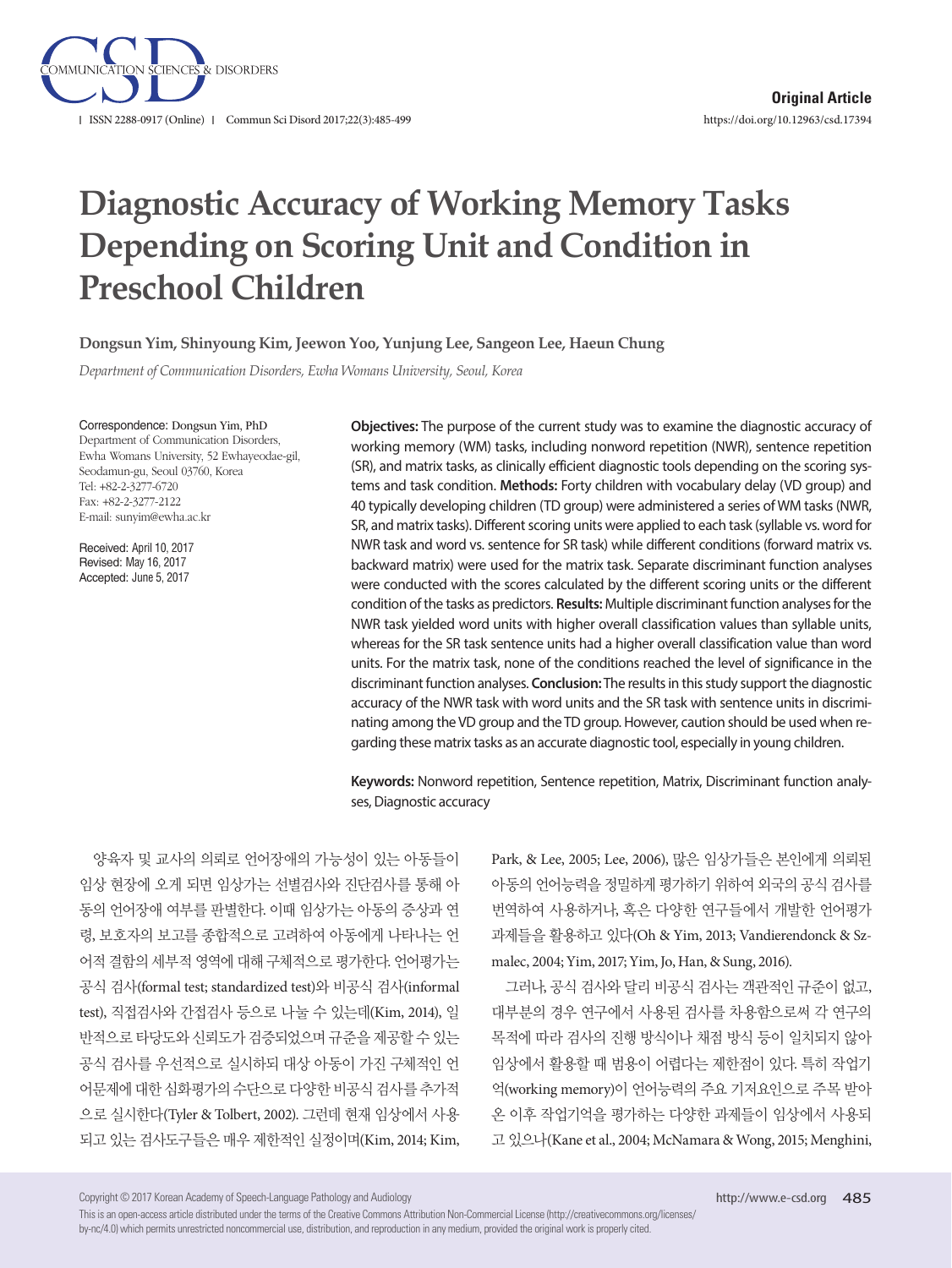

Finzi, Carlesimo, & Vicari 2011; Park et al., 2002), 각 과제의 수행 결과를 채점하는 방식이 검사도구마다, 혹은 과제를 사용한 연구 들마다 일관적이지 않다. 특히 비공식 검사에서 이러한 과제들을 사용하는 경우 어떤 방식을 적용하느냐에 따라 과잉진단(over diagnosis) 또는 오진단(under diagnosis)의 가능성으로 인해 선별 및 진단의 정확도가 저해될 수 있음을 주의해야 한다. 따라서 아동의 언어능력을 세밀하게 평가하기 위한 비공식 검사들의 진단도구로 서의 기능을 검증하기 위하여, 언어장애를 정확하고 효과적으로 판별할 수 있는 채점 체계에 대한 연구가 필요하다.

국내외에서 자주 사용되는 비공식 검사들 중, 비단어따라말하 기 과제, 문장따라말하기 과제는 Baddeley의 다중요소 작업기억 모델을 기반으로 자주 논의되어 왔다. Baddelely가 제안한 다중요 소 작업기억 모델에 의하면, 작업기억은 언어적 정보 또는 비언어적 정보 등 영역-특정적(modality-specific) 정보를 저장하는 동시에 해당 정보를 조작하고 처리하는 능력을 말한다(Baddeley & Hitch, 1974; Baddeley, 1986, 2000). Baddelely의 작업기억 모델은 핵심 구 성요소인 중앙집행기(central executive)와 3개의 하위체계로 구성 되어 있다. 중앙집행기는 작업기억 모델에서 저장된 정보와 처리하 는 정보 사이에 가용할 수 있는 자원을 할당하며 정보를 조작 및 처 리하는 데 중심적 역할을 하는 구성요소로 알려져 있으며, 3개의 하위체계는 언어적 정보를 저장하는 음운루프 (phonological loop), 비언어적 정보를 저장하는 시공간 스케치패드(visuospatial sketch pad), 그리고 장기기억에 저장된 정보들과 중앙집행기 및 언어적, 비 언어적 정보들을 통합하며 처리하는 다차원적 저장소인 임시완충 기(episodic buffer)가있다(Baddeley, 2007; Baddeley, Allen, & Hitch, 2010). 임상에서는 특히 비단어따라말하기, 문장따라말하기 검사 가 많이 사용되고 있는데(Martin, & Schwartz, 2003), 이들 과제는 각각 작업기억의 구성요소 중 음운루프와 임시완충기를 측정하는 과제로알려져있다(Petruccelli, Bavin, & Bretherton, 2012).

비단어따라말하기 과제(nonword repetition task)는 피실험자가 다음절로 구성된 비단어를 듣고 음운 정보를 저장하여 그대로 다 시 따라 말하는 과제로, Baddeley의 작업기억 모델의 구성요소 중 음운루프가 관여한다. 비단어따라말하기 과제는 많은 선행연구들 에서다양한언어능력, 예를들어어휘력, 어휘습득능력(Botting & Conti-Ramsden, 2001; MacRoy-Higgins & Dalton, 2015; McKean, Letts, & Howard, 2013; Yim et al., 2016), 언어 이해능력(Yim, Kim, & Yang, 2015; Yang, Yim, Kim, & Han, 2013), 읽기능력(Melby-Lervag & Lervag, 2012; Rispens, Baker, & Duinmeijer, 2015; Rispens & Baker, 2012) 등과 정적 상관관계를 가지고 있으며, 나아가 단순 언어장애(Archibald & Joanisse, 2009; Bishop, North, & Donlan,

1996; Conti-Ramsden, Botting, & Faragher, 2001), 자폐범주성장 애(Botting & Conti-Ramsden, 2003), ADHD (Redmond, Thompson, & Goldstein, 2011) 등 다양한 장애군을 선별하는 유용한 도구 가 될 수 있음이 검증되어 왔다. 현재 국내외 공식적·비공식적 언어 처리능력 평가 과제로 비단어따라말하기 과제가 빈번하게 사용되 고 있으나(Dollaghan & Campbell, 1998; Hong & Yim, 2014; Windsor, Kohnert, Lobitz, & Pham, 2010; Yim, Kim, et al., 2016), 수행결 과에 대한 채점단위는 통일되어 있지 않다.

비단어따라말하기 과제는 제시된 비단어의 음절 모두를 정확하 게 따라 말했을 경우 1점을 부여하는 낱말 단위 채점방식(Tattersall, Nelson, & Tyler, 2015; Yim et al., 2016)과, 음절 단위로 각 1점 씩 부여하는 음절 단위 채점방식이 주로 행해지고 있으며(Burke & Coady, 2015; Oh & Yim, 2013; Yim, Kim, & Yang, 2016), 음소 단위 채점방식을 적용한 선행연구도찾아볼 수 있다(Brandeker & Thordardottir, 2015; Dollaghan & Campbell, 1998; Hong & Yim, 2014; McKean et al., 2013). 국내에서도 비단어따라말하기의 임상적 서별 도구로서의 가능성을 검토한 많은 선행연구들이 진행되어 왔으며 (Hong & Yim, 2014; Yim, Kim, et al., 2016), 채점단위로는 낱말 단 위(Yim et al., 2015)와음절단위(Oh & Yim, 2013; Yang et al., 2013) 로 점수를 산출한 연구가 주를 이룬다. 국내의 경우 4세 이상 아동 들의 초기 문해 수준을 평가하는 공식검사(Basic Academic Skills Assessment, BASA; Early Literacy; Kim, 2008)에서는 낱말 단위 채 점방식을 적용하고 있으며, 읽기 검사를 평가하는 한국어 읽기검 사(Korean Language-based Reading Assessment, KOLAR; Pae, Kim, Yoon, & Jahng, 2015) 및 읽기 성취 및 읽기 인지 처리 능력 검 사(Test of Reading Achievement & Reading Cognitive Processes Ability, RA-RCP; Kim, Kim, Hwang, & Yoo, 2014)에서도 낱말 단 위 채점방식을 적용하고 있다. 국외의 경우 음운처리능력을 평가하 는 Comprehensive Test of Phonological Processing-second edition (CTOPP-2; Wagner, Torgesen, Rashotte, & Pearson, 2013)에서는 낱말 단위 채점방식을 적용하고 있다. 다수의 선행연구에 의하면 채점 방식과 무관하게 거의 대부분의 연구들에서 언어장애 아동 집단과 일반아동 집단 간 과제 수행력의 차이가 유의하였다(Dollaghan & Campbell, 1998; Yang et al., 2013). 또한 비단어따라말하 기 과제의 채점단위 간 차이를 비교 검토한 선행연구(Guiberson & Rodriguez, 2013)에서는, 낱말 단위 채점방식과 음소 단위 채점방 식이 모두 유의하게 언어장애 집단과 일반아동 집단을 유의하게 판별하는 것으로 났으나, 민감도(sensitivity)와 특이도(specificity) 로 판단한 언어장애 집단 판별력은 낱말단위 채점방식이 더 높은 것으로나타났다.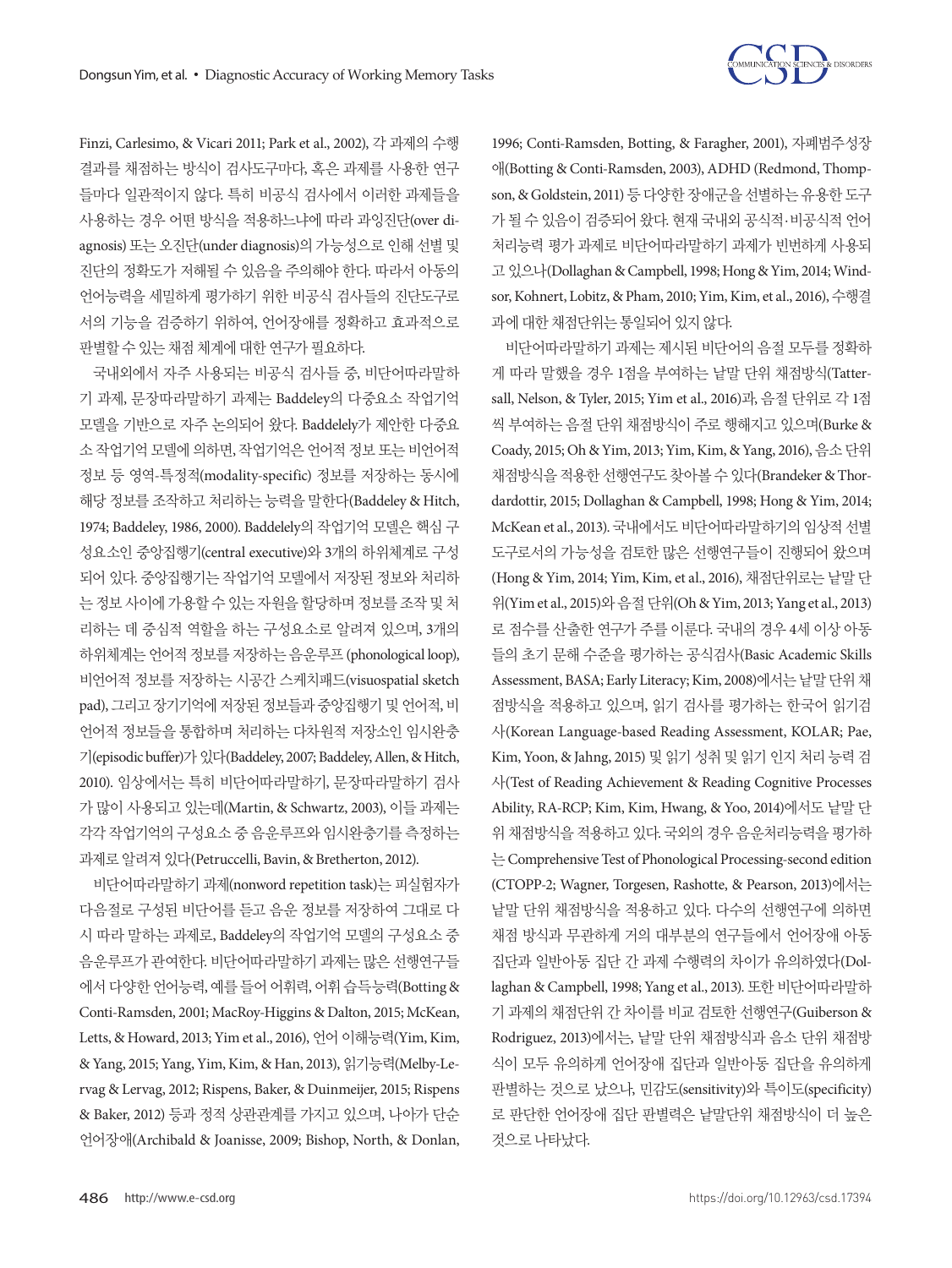SCIENCES & DISORDERS

문장따라말하기 과제는 피실험자가 문장을 듣고 그대로 따라 말하는 과제로, 과제를 수행하면서 어휘 및 문장구조에 관한 정보 를 기억하고 재구성해야 한다. 따라서 Baddely의 작업기억 모델 구 성 요소 중 장기기억 및 집행기능이 통합적으로 개입하는 임시완충 기가 관여하여, 이를측정하는과제로사용되어왔다(Alloway, Gathercole, Willis, & Adams, 2004; Petruccelli et al., 2012). 문장따라말 하기 과제는 구문능력 등 일반적 언어능력을 측정할 뿐 아니라(Klem et al., 2015) 단순언어장애 및 언어능력 결함을 진단하는 검사로 폭 넓게 사용되고 있다(Archibald & Joanisse, 2009; Eadie, Fey, Douglas, & Parsons, 2002; Hansson, Nettbelbladt, & Leonard, 2003; Hwang, 2003; Poll, Betz, & Miller, 2010; Riches, 2012). 국외의 경우 문장따라말하기 과제는 Clinical Evaluation of Language Fundamentals-fourth edition (CELF-4; Semel, Wiig, & Secord, 1989), Test of Language Development Primary-third edition (TOLD-P3; Newcomer, & Hammill, 1997)과 Wechsler Preschool and Primary Scale of Intelligence-Revised (WIPPSI-R; Wechsler, 1989) 등과 같은 공 식검사의 하위검사에서 사용되고 있는데, 각 검사들에서 사용하 는 과제의 채점단위가 서로 통일되어 있지 않다. CELF-4 (Semel et al., 1989)에서는 오류의 개수에 따라 채점하는데, 문장을 완전하게 따라 하면 3점, 오류가 1개일 때 2점, 오류가 2-3개일 때 1점, 오류가 4개 이상일 때 0점으로 처리한다. 이에 반해, TOLD-P3 (Redmond, 2005)에서는 문장 단위의 채점방식이 적용되고 있고, WIPPSI-R의 하위검사인 문장따라말하기 과제를 사용한 연구에서는(Eadie et al, 2002) 문법형태소 단위의 채점방식이 적용하였다. 국내의 경우 공식검사인 RA-RCP (Kim et al., 2014)의 하위검사 중 하나인 문장 따라말하기 과제에서는 문장 단위 채점방식을 사용하고 있으며, 취 학전 아동의 수용언어 및 표현언어 발달척도(Preschool Receptive-Expressive Language Scale, PRES; Kim, Sung, & Lee, 2003)에서는 일부 문항에서 문장 단위 채점방식의 문장따라말하기 검사를 실 시하고 있다. 공식검사 외에 말 늦은 아동과 일반 아동(Oh & Yim, 2013), 단순언어장애 아동과 일반 아동(Kang & Kang, 2016; Lee, Choi, & Hwang, 2014), 읽기부진 아동과 일반 아동(Hwang, 2014) 간 문장따라말하기 과제의 수행력 차이를 비교한 국내의 다양한 선행 연구에서 사용된 채점방식은 일관적이지 않으며, 음절 단위로 채점 하여 점수를 산출한 연구(Kang & Kang, 2016; Lee et al., 2014)와 문장 단위로 채점하여 점수를 산출한 연구(Oh & Yim, 2013; Park, Yoon, Han, & Yim, 2014) 등이 혼재되어 있다. 한편, 문장따라말하 기 과제의 채점 체계를 네 가지(문장 단위, 문장 성분, 오류 횟수, 음 절단위)로분류하여아동의수용어휘능력을가장잘예측하는방 식이 무엇인지 검토한 선행연구(Park et al., 2014)에 의하면, 대상 아동의 수용어휘 능력을 가장 잘 예측하는 것은 문장 단위의 평가 방식인 것으로 나타났다. 다만 이 연구에서는 문장 단위 채점 방식 은 점수 획득이 어려워 아동의 반응을 과소평가할 가능성이 높으 므로 결과 해석에 주의해야 함을 밝혔다. 5-6세 아동들을 대상으 로 한 선행연구(Hwang, 2012)에서는 6세 아동의 경우 문장단위 점 수나 낱말단위 점수의 판별력에 차이가 없었으나, 5세 아동의 경우 문장단위 점수가 낱말단위 점수보다 판별력이 높게 나타났으며, 이 에 따라 문장단위 점수로 진단정확도를 검증한 결과 5세와 6세 집 단 모두에서 민감도(sensitivity), 특이도(specificity), 예측도(predictive value)가 모두 85% 이상으로 높게 나타나 문장따라말하기 검사의 단순언어장애 진단도구로서의 유용성을 확인하였다.

한편, 언어적 작업기억에 대한 연구에 비해 시공간 작업기억과 언어장애의 관계를 밝힌 연구는 상대적으로 드물다. 하지만, 난독 증 아동 집단과 일반 아동 집단 간 비언어적 작업기억의 유의한 차 이를 밝힌 선행연구(Menghini et al., 2011) 및 학습장애 아동들이 일반 아동들에 비해 비언어적 작업기억 과제에서 유의하게 낮은 수 행결과를 보였다는 선행연구(McNamara & Wong, 2015)에 의하 면, 작업기억이 영역-일반적인(domain-general) 인지능력으로써 언 어적 작업기억과 비언어적 작업기억이 모두 언어능력과 관련이 있 다고 볼 수 있다. 다양한 언어적 작업기억과 비언어적 작업기억 과 제를 대상으로 요인분석을 실시하여 두 영역이 상당한 양의 분산 을 공유함을 밝힌 선행연구(Kane et al., 2004; Park et al., 2002)와 언어장애 아동들이 비언어적 기억 능력에도 결함이 있음을 보인 선행 연구(Im‐Bolter, Johnson, & Pascual‐Leone, 2006; McNamara & Wong, 2015; Menghini et al., 2011) 등은 이러한 입장을 지지 하나, 반면 단순언어장애 아동들의 경우 비언어적 작업기억의 능력 은 언어적 작업기억에 비해 상대적으로 보존된다는 선행연구(Archibald & Gathercole, 2006) 등은 반대의 입장을 견지한다. 즉, 작 업기억이 영역-일반적인(domain-general) 인지능력인지 아니면 영 역-특정적인(domain-specific) 인지능력인지에 대한 합일된 의견이 있다고 할 수 없지만, 언어의 사용이 제한적인 장애 아동들에게 있 어 비언어적 과제는 언어적 관여를 최소화할 수 있어 아동의 능력 을 평가하는 데 더욱 적합할 수 있다는 점을 고려한다면, 비언어적 기억과제의 수행과 언어적 작업기억의 결함이 뚜렷한 언어장애군 과의 연관성에 대한 연구는 필요하다.

언어장애의 기저 원인으로 제시되는 음운 작업기억 등 언어적 작 업기억에 대한 연구는 다양한 과제들을 통해 광범위하게 진행되어 온 반면, 시공간적 작업기억(visuospatial sketchpad)은 시각적 패턴 이나 시각적 자극제를 이용하여 일련의 움직임을 순서대로 혹은 역순으로 회상하는 과제를 이용하여 측정해왔는데, 대표적으로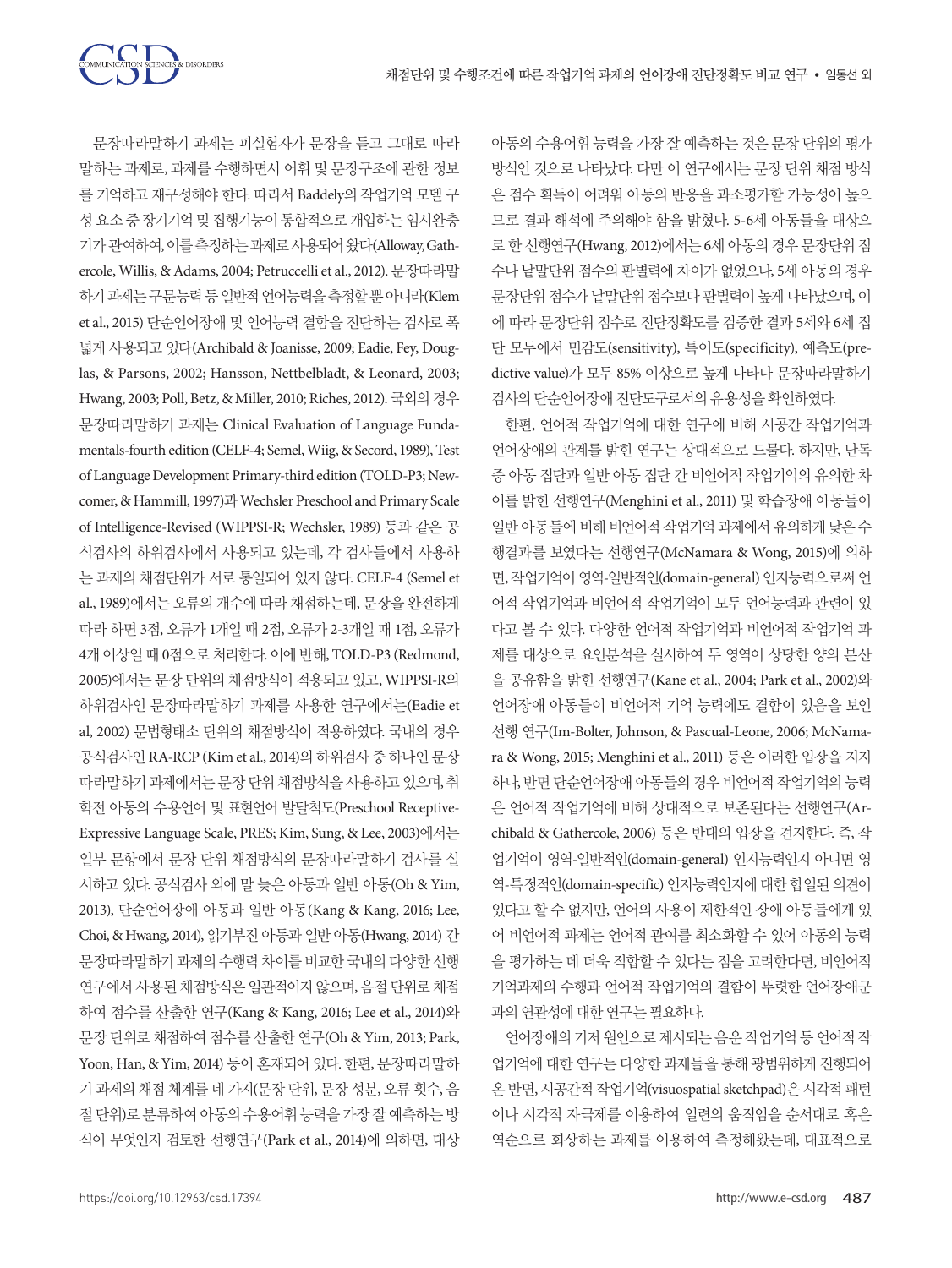

코지블록과제(Corsi block task; Cowan, Donlan, Newron, & Lloyd, 2005), 시각패턴 과제(visual pattern task; Della Sala, Gray, Baddeley, Allamano, & Wilson, 1999), 점 매트릭스 과제(dot-matrix task; Vugs et al., 2014, 2016) 등이 있다. 일반적으로 시각적 자극을 기억했다가 순서대로 회상하는 과제는 피실험자의 시공간적 단기 기억을 측정하는 과제로 주로 사용되는 반면, 역순으로 회상하는 과제는 시공간적 작업기억을 측정하는 과제로 사용되고 있다(Vandierendonck & Szmalec, 2004). 그러나 8-11세 아동을 대상으로 세 가지 시각자극을 순서대로 회상하는 과제와 역순으로 회상하는 과제를 비교한 선행연구(Hutton & Towse, 2001)에서는 성인과 달 리 아동들의 경우 두 가지 과제가 동일한 인지적 기억(memory) 영 역을 측정함을 밝힌 바 있다. 국외의 선행연구에서는 아동의 시공 간적 작업기억을 측정하는 과제로 Automated Working Memory Assessment (AWMA; Alloway, Gathercole, & Pickering, 2004)와 Working Memory Test Battery for Children (WMTB-C; Pickering & Gathercole, 2001)의 하위검사들이 주로 사용되고 있는데, 해 당 검사들의 경우 모두 점이나 도형, 블럭들의 위치를 순서대로 회 상하게한다.

본 연구는 작업기억의 각 하위 체계들을 측정하는 과제들의 언 어장애 진단정확도를 분석하고자 한다. 이를 위하여 각 케이스가 속한 집단을 예측하여 집단을 분류하는 방식인 판별분석을 통하 여 실제 언어장애 아동 중 해당 과제를 통하여 언어장애 집단으로 진단되는 비율인 민감도(sensitivity) 및 실제 일반아동 중 해당 과 제를 통하여 언어장애 집단에서 배제되는 비율인 특이도(specificity)를 검토하고자 한다. 또한 본 연구에서는 장애의 유병률에 영향 받지 않는 진단 정확도로써 우도비를 측정하였는데, 비장애임에도 해당 검사에서 장애로 진단되는 경우를 반영한 양성우도비와 실제 장애가 있음에도 비장애로 진단되는 경우를 반영한 음성우도비는, 각각 해당 검사에서 장애로 진단된 경우 실제로 장애가 있을 진단 정확도(rule-in)와 해당 검사에서 비장애로 진단된 경우 실제로 장 애가 없을 진단정확도(rule-out)를 의미한다고 할 수 있다(Guiberson & Rodriguez, 2013). Guiberson과 Rodriguez (2013)는 양성우 도비가 10 이상일 때 해당 장애의 진단정확도(rule-in)가 높다고 할 수 있으며, 3 이상일 때에는 제한적이지만 용인할 수 있는 수준, 양 성우도비가 1일 때에는 진단적 도구로서 사실상 의미가 없다고 보 았다. 또한 음성우도비가 0.1 이하인 경우 진단의 정확도(rule-out) 가높다고할수있으며, 0.3 이하인경우제한적이지만용인할수있 는 수준, 음성우도비가 1인 경우 진단적 도구로서 사실상 의미가 없 다고 보았다. 다른 연구(Dollaghan & Horner, 2011; Fischer, Bachmann, & Jaeschke, 2003)에서는 양성우도비가 10 이상 또는 음성

우도비가 0.1 이하인 경우 임상적 진단의 잠재력이 있는 것으로 보 았으며, 양성우도비가 5에서 10 사이, 음성우도비가 0.1에서 0.2 사 이일 때에는 부가적으로 유용한 정보를 제공해줄 수 있을 정도의 진단적 가치를 갖고 있는 것으로 보았다. 또한 양성우도비가 약 3, 음성우도비가 약 0.30의 범위에 있는 경우 다소 제한적으로만 임상 적 결정에 영향을 미칠 수 있다고 하였으며, 양성우도비와 음성우 도비가 1에가까울수록임상적인유용성이낮은것으로보았다.

요약하자면, 비단어따라말하기 과제와 문장따라말하기 과제는 많은 선행연구들에서 다양한 언어장애 아동 집단과 일반아동 집 단 간 수행력 차이가 유의하게 나타나는 등 그 임상적 유용성이 검 증되어 왔다. 하지만, 동일한 내용의 과제를 사용하면서도 실시 방 법이나 채점 방식은 여전히 연구들마다 다르며, 이에 대해 특히 진 단정확도만을 목적으로 한 판별연구는 많지 않다. 또한 명확히 구 분되는 임상적 집단을 대상으로 작업기억의 세 하위 체계를 다각적 으로 측정하면서 각 과제가 해당 집단을 얼마나 정확하고 효과적 으로 변별할 수 있는지를 검토하는 연구는 찾아보기 어렵다. 한편 학령전기 아동의 어휘력은 이후의 언어능력(Lee, 2011; Storch & Whitehurst, 2002) 및 학업 성취도(Morgan, Farkas, Hillemeier, & Hammer, 2015; Walker, Greenwood, Hart, & Carta, 1994)를 예측 하는 주요 요인인 바, 어휘발달이 또래에 비해 지체된 아동에 대한 정확한 진단과 이에 따른 신속하고 효과적인 개입이 필요하다. 따 라서, 본 연구에서는 어휘발달지체 아동과 일반 아동을 대상으로 Baddeley (1986, 2000)가 제시한 작업기억의 세 가지 하위 체계 중 언어적 요소가 관여하는 두 체계인 음운루프(phonological loop), 임시완충기(episodic buffer)를 측정하는 비단어따라말하기 과제 와문장따라말하기과제의채점방식에따른진단적정확도를검토 해보고자 한다. 또한, 비언어적 요소가 관여하는 시공간 스케치패 드(visuospatial sketchpad)를 측정하는 매트릭스 과제의 수행조건 에 따라 어휘발달지체 아동과 일반 아동이 얼마나 정확하게 구분 되는지를검토해보고자한다.

# 연구방법

## 연구대상

본 연구는 서울 및 경기 지역에 거주하는 생활연령 5-6세의 어휘 발달지체(VD) 아동 40명(남아 23, 여아 17), 그리고 이 아동들과 생 활연령 및 성별을 일치시킨 일반아동(NL) 40명(남아 23, 여아 17) 을 대상으로 하였다. 모든 아동들은 (1) 카우프만 아동용 지능검사 (Korean Kaufman Assessment Battery for Children, K-ABC; Moon & Byun, 2003)의 비언어성 지능지수가 85 (-1 SD) 이상이고, (2) 주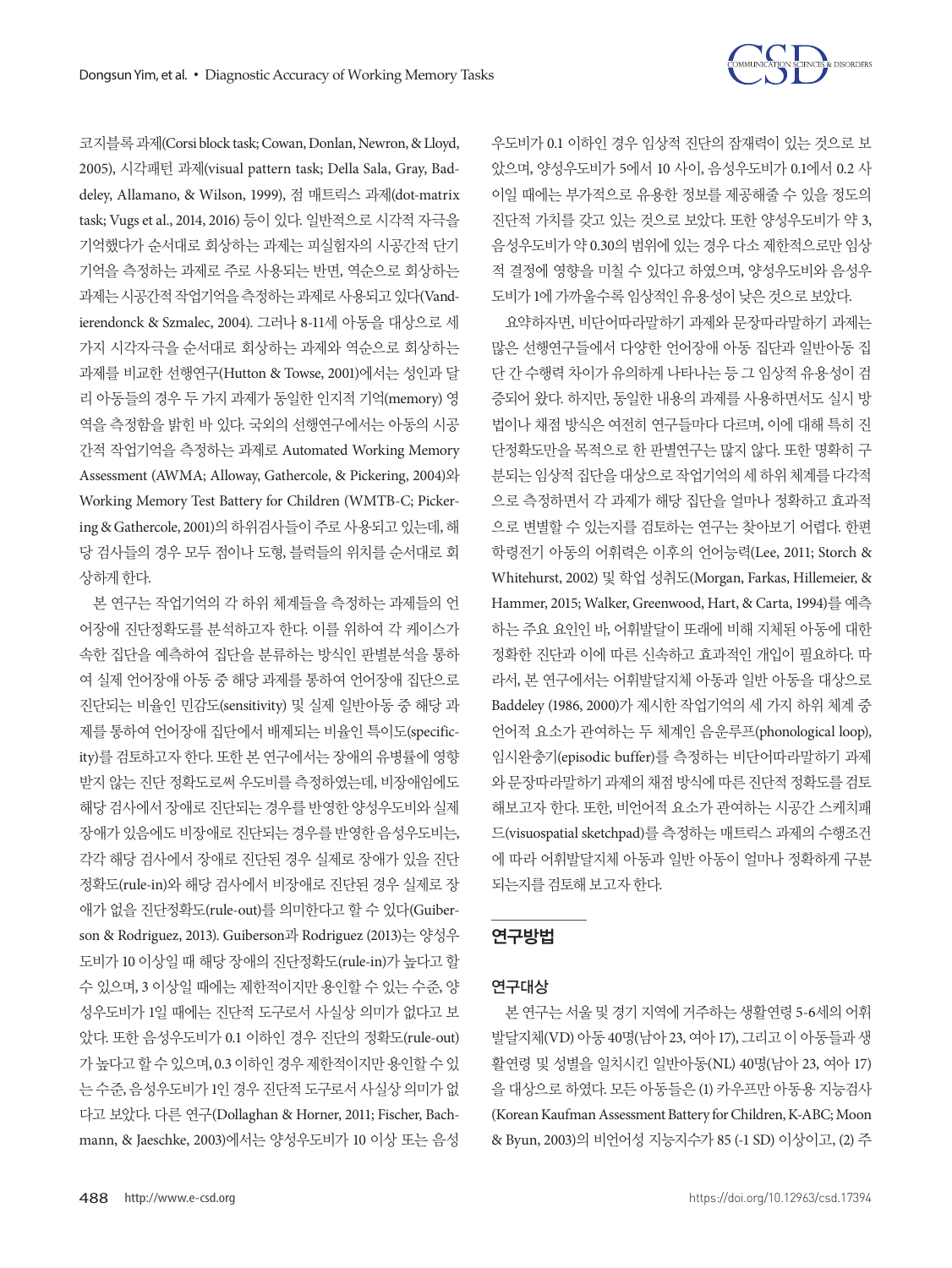|                                    | $VD (N = 40)$ | $NL (N = 40)$ |
|------------------------------------|---------------|---------------|
| Age (mo)                           | 70.9 (3.92)   | 71.03 (3.97)  |
| Nonverbal IO <sup>a</sup>          | 104 (10.42)   | 107.4 (7.48)  |
| Receptive vocabulary <sup>b</sup>  | 50.7(8.13)    | 68.2 (9.98)   |
| Expressive vocabulary <sup>b</sup> | 60.3 (10.41)  | 75.48 (9.2)   |

**Table 1.** Participants' characteristics by subgroup

Values are presented as mean (SD).

VD= children with vocabulary delay; NL= children with normal language.

<sup>a</sup>Korean Kaufman Assessment Battery for Children (Moon & Byun, 2003), <sup>b</sup>Receptive & Expressive Vocabulary Test (Kim, Hong, Kim, Jang, & Lee, 2010).

양육자 또는 어린이집 및 유치원 교사에 의해 정서 및 감각(시각, 청 각), 기타 신경학적 결함이 없으며 인지 및 신체기능이 정상 범주인 것으로 보고된 아동으로 선정하였다. 대상 아동들의 평균 생활연 령은 70.98개월(SD = 3.92), 비언어성 지능지수의 평균은 105.71 (SD=9.18)로나타났다.

연구에 참여한 아동들은 공식 언어검사인 수용 및 표현어휘력 검사(Receptive & Expressive Vocabulary Test; Kim, Hong, Kim, Jang, & Lee, 2009) 수행력에 따라 수용어휘력 또는 표현어휘력 점 수가 또래 대비 10%ile 미만인 경우 어휘발달지체 아동 집단으로, 수용어휘력 및 표현어휘력 점수가 모두 또래 대비 10%ile보다 높은 경우 일반아동 집단으로 선정되었다. 각 집단의 생활연령, 비언어 성 지능지수, 수용 및 표현어휘력 점수의 평균 및 표준편차는 Table 1에 제시하였다.

독립표본 *t*-검정으로 집단 간 차이를 검증한 결과, 수용어휘력 (*t*(78)=8.601, *p*<.001) 및 표현어휘력(*t*(78)=6.909, *p*<.001)이 모 두 유의한 차이가 있는 것으로 나타났으며, 생활연령과 비언어성 지능지수는통계적으로유의한차이가없었다.

## 과제실시 방법

#### 비단어따라말하기

아동의 음운작업기억 능력을 측정하기 위하여 비단어따라말하 기 과제(Lee, Yim, & Sim, 2012; Oh & Yim, 2013)를 사용하였다. 과 제의 문항은 2음절, 3음절, 4음절, 5음절, 6음절이 각 4개씩, 총 20 개의 비단어 목록으로 구성되었으며, 과제의 타당도 평가를 위해 언어병리학 석사학위 소지자 2명에게 해당 20개 비단어 목록의 단 어 유사성(wordlikeness)을 평가하게 하였다. 5점 척도(1점 '전혀 유 사하지 않다', 2점 '유사하지 않다', 3점 '보통이다', 4점 '유사하다', 5 점 '매우 유사하다')로 내용타당도를 평가한 결과, 평균 1.02점으로 과제 문항의 단어 유사성이 낮은 것으로 나타났다. 검사자는 아동 에게 비단어 문항이 녹음된 파일을 헤드폰 없이 컴퓨터로 들려주 고, 앵무새처럼 똑같이 따라 말하게 지시하여 과제를 수행하도록 하였다. 문항을 들려주는 동안 컴퓨터 화면에는 음성 파일의 재생 화면만이 제시되었으며, 조용한 방에서 아동과 검사자가 일대일로 검사를 진행하였다. 검사자는 연습문제를 통하여 아동이 검사의 수행 방법을 숙지했다고 판단이 되면 검사를 진행하였으며, 아동 의 반응을 듣고 즉각적으로 정오를 판단하면서 전사하였다. 아동 의반응은녹음기로녹취하여검사종료후재확인하였다.

비단어따라말하기 과제는 두 가지 방식으로 채점되었는데, 낱말 단위의 채점방식은 제시 문항에서 음절길이에 관계없이 비단어를 정확하게 따라 말할 경우 1점으로 처리하고, 음소를 하나라도 부정 확하게 따라 말할 경우 0점으로 처리하였다(Tattersall, Nelson, & Tyler, 2015). 이 채점방식에서는 총 20문항의 낱말수의 총합이 총 점으로, 최고점수는 20점이 된다. 음절 단위의 채점방식은 제시 문 항에서 아동이 산출한 구어반응이 정확하고 위치도 일치하는 경 우 정반응으로 처리하였으며, 정확하게 따라 말한 음절의 총합을 측정하였다(Oh & Yim, 2013; Yim, Kim, et al., 2016). 선행연구를 참고하여 정확한 발음과 경미한 왜곡은 정반응으로, 음절내의 음 소의 생략과 대치, 첨가는 오류로 처리하였다(Dollaghan & Campbell, 1998; Oh & Yim, 2013). 총 20문항의 총 음절수는 80음절로, 이 채점방식에서 최고점수는 80점이 된다. 원점수로 총점을 계산한 후, 과제 간 수행력 비교의 편의를 위하여 정반응률도 함께 계산하 여기록하였다.

## 문장따라말하기

아동의 임시완충기(episodic buffer) 능력을 측정하기 위하여 문 장따라말하기과제(Ahn & Kim, 2000; Oh & Yim, 2013; Park et al., 2014)를 일부 수정하여 사용하였다. 본 과제는 문장길이와 문장구 조에 따라 난이도가 구분되어 3어절 단문, 5어절 단문, 5어절 접속 문 각 9개씩, 5어절 내포문 8개, 총 35개의 문장으로 구성되었다. 검 사자는 아동에게 앵무새처럼 똑같이 따라 말하기를 지시하며 과 제 수행 방법을 설명하면서 연습 문항을 실시한 후, 아동이 검사 내 용을 숙지했다고 판단이 되면 검사를 진행하였다. 검사 문항은 사 전에 음성파일로 녹음되어 헤드폰 없이 컴퓨터로 제시되었으며, 검 사자는 아동의 반응을 즉각적으로 정오 판단하면서 전사하였다. 문항이 제시되는 동안 컴퓨터 화면에는 음성 파일의 재생 화면만 이 보여졌으며, 조용한 방에서 아동과 검사자가 일대일로 검사를 진행하였다. 아동의 반응은 녹음기로 녹취하여 검사 종료 후 재확 인하였다.

문장따라말하기 과제는 비단어따라말하기 과제와 마찬가지로 두 가지 방식으로 채점되었는데, 문장 단위 채점방식은 문장 전체 를 오류 없이 정확하게 따라 말한 경우 1점, 문장의 어느 한 부분이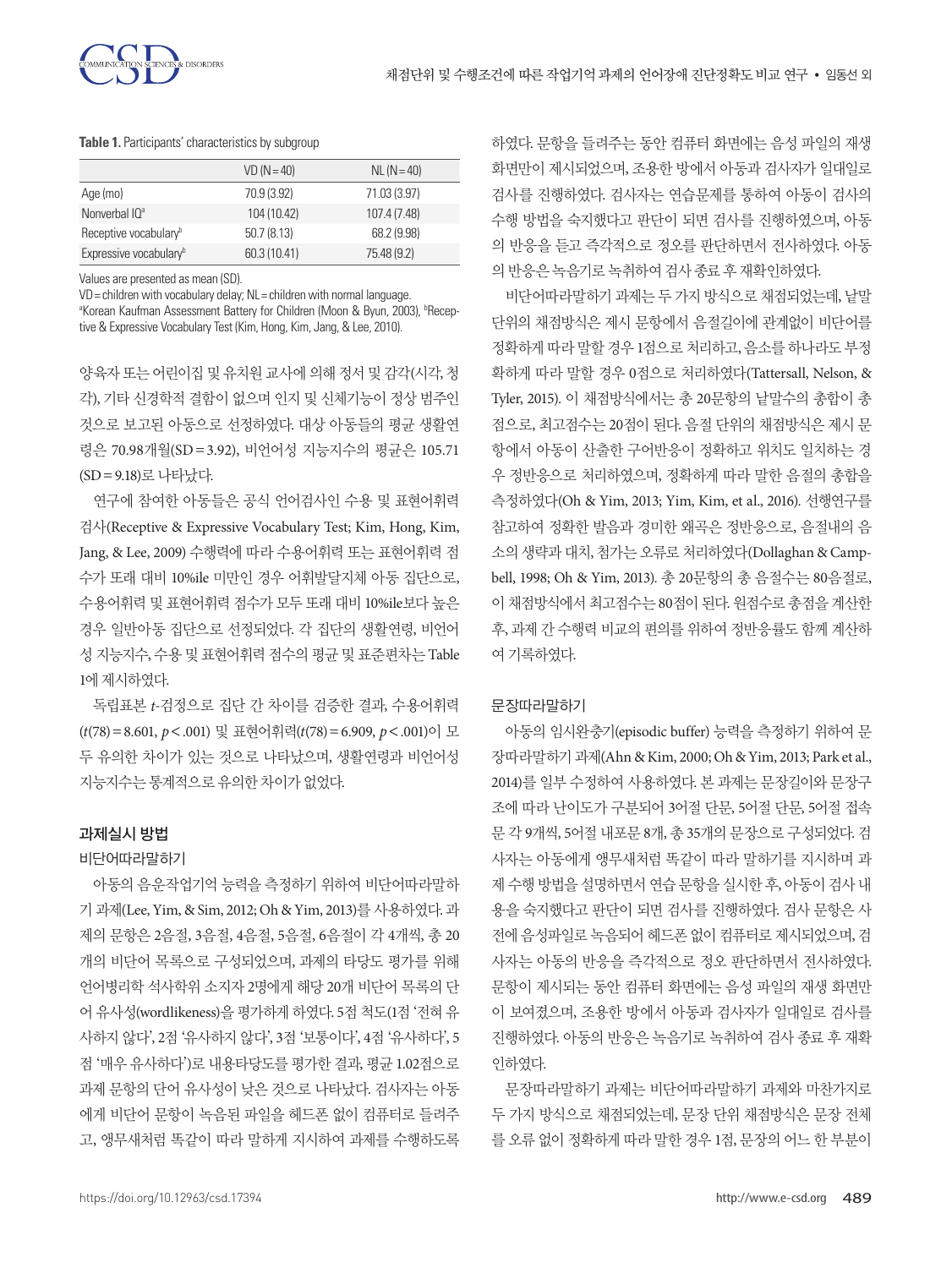

라도 정확하게 따라 말하지 못한 경우 0점으로 처리하였다(Kim & Chung, 2011; Hwang, 2012; Lee et al., 2014). 제시문항은총 35문항 으로 이 채점방식에서 최고 점수는 35점이 된다. 검사자는 아동이 정확하게 따라 말한 문장수의 총점을 기록하고 정반응률을 계산 하였다. 어절 단위 채점방식은 문항별로 각각 3어절 문장은 3점 만 점에서오류가나타난어절의횟수만큼제하였고, 5어절문장은 5점 만점에서 오류 어절의 횟수를 제하는 방식으로 처리하였다(Stokes, Wong, Fletcher, & Leonard, 2006; Park et al., 2014). 본 과제에서 제 시 문항은 총 35문항으로 총 어절수는 157어절, 최고 점수는 157점 이 된다. 아동이 정확하게 따라 말한 어절수의 총점을 기록하고 정 반응률도함께계산하여기록하였다.

## 매트릭스

비언어적 작업기억인 시공간 스케치패드(visuospatial sketchpad)를 측정하는 과제로 매트릭스 과제를 사용하였다. 본 연구에 서 사용된 과제(Yim et al., 2015)는 선행연구(Gathercole & Pickering, 2000)에서 사용한 역동적 매트릭스 과제(dynamic matrices test)를 수정·보완하여 사용한 과제로, 3×3 총 9개의 정사각형으 로 구성된 매트릭스에 불이 깜빡이는 순서를 기억하여 회상하는 과제이다. 먼저 컴퓨터 화면 중앙에 동일한 크기로 분할된 3×3 매 트릭스가 제시된 이후, 0.5초의 간격으로 9개 매트릭스 중 한 칸에 주황색 불이 1초 동안 점등된다. 정지 화면이 나타난 후, 처음에 제 시되었던 9개의 빈 매트릭스가 나타나면, 아동은 불이 들어왔던 칸 의순서를기억하여손가락으로가리키면서반응한다.

본 과제는 매트릭스에 점등되는 순서를 그대로(forward) 기억하 는방식과, 역순으로(backward) 기억하는 두가지방식으로진행되 었다. 총 검사 문항 수는 연습 문항 5개와 본 문항 18개이며, 난이도 1은 점등하는 칸이 2개(span-2), 난이도 2는 점등하는 칸이 3개(span-3), 난이도 3은 4개(span-4), 난이도 4는 5개(span-5)로 각 단계별로 회상해야 하는 칸의 개수가 하나씩 늘어난다. 각 난이도별 검사 문 항 수는 난이도 1과 2는 4문항, 난이도 3과 4는 5문항으로 구성되었 다. 연습 문항을 실시하여 아동이 검사 방법을 충분히 숙지했다고 판단한 이후에 검사 문항을 실시하였다. 과제의 점수는 정반응은 1 점, 오반응은 0점으로 기록하였으며, 원점수로 총점을 계산한 후 정반응률도함께기록하였다.

### 자료분석 방법

본 연구의 모든 통계분석은 SPSS ver. 23.0을 사용하였다. 본 연 구에서는 각 과제별로 두 가지 분석을 실시하였는데, 우선 세 가지 작업기억 과제의 집단 간 차이를 검증하기 위하여 비단어따라말하

기 과제 및 문장따라말하기 과제는 채점단위별로, 그리고 매트릭 스 과제는 수행조건별로 독립표본 *t*-검정을 실시하였다. 그리고 각 과제별 채점단위 또는 수행조건에 따른 언어발달지체에 대한 진단 정확도를 측정하기 위하여 판별분석(discriminant analysis)을 실 시하였으며, 이에 따라 각 과제의 민감도(sensitivity), 특이도(specificity), 통합정확도(overall classification), 양성우도비(positive likelihood ratio), 음성우도비(negative likelihood ratio)를 산출하였다. 민감도는 실제 장애가 있는 사람들 중 장애로 진단되는 정확도, 특 이도는 실제 장애가 없는 사람들 중 비장애로 진단되는 정확도이며, 통합정확도는 전체 대상자 중 장애와 비장애로 바르게 진단되는 해당 검사의 정확도를 가리킨다(Hwang, 2012; Lugo-Neris, Peña, Bedore, & Gillam, 2015). 민감도와 특이도는 해당 장애의 유병률 (prevalence)에 영향을 받는다는 한계가 있는데, 우도비(likelihood ratio)는 유병률에 영향받지 않는 값으로서 해당 검사의 진단정확 도를 나타낸다. 우도비는 민감도와 특이도로부터 산출할 수 있는 데, 양성우도비는 민감도/(1-특이도), 음성우도비는 (1-민감도)/특 이도의값으로구해진다(Archibald & Joanisse, 2009).

또한 평가자 간 신뢰도를 측정하기 위하여 전체 자료 중 10%를 임의로 선정하여 언어병리학과 박사과정에 재학 중인 연구원 1명 이 재측정하여 상관관계를 분석하였다. 그 결과 피어슨 상관계수 가 비단어따라말하기 과제는 .921 (*p*<.05), 문장따라말하기 과제 는 .892 (*p*<.05), 매트릭스 과제는 .997 (*p*<.01)로 유의하게 높은 상관관계를보였다.

### 연구결과

# 언어적 작업기억 과제의 집단 간 차이 검증 및 판별분석 결과 언어적 작업기억 과제의 집단 간 차이 검증

어휘발달지체 아동 집단 및 일반 아동 집단의 비단어따라말하 기, 문장따라말하기 과제의 수행력에 대한 기술통계 결과는 Table 2와 같다. 각 과제는 채점단위에 따라 수행력을 제시하였다.

독립표본 *t*-검정으로 집단 간 과제 수행력 차이를 검증한 결과, 비단어따라말하기 과제의 경우 낱말단위 채점방식(*t*(78)=2.429, *p*<.05) 및 음절단위 채점방식(*t*(78)=2.228, *p*<.05) 모두 집단 간 차이가 통계적으로 유의하였으며, 문장따라말하기 과제도 마찬가 지로 문장단위 채점방식(*t*(61.417)=4.400, *p*<.001) 및 어절단위 채 점방식(*t*(74.690)=2.625, *p*<.05) 모두 집단 간 차이가 통계적으로 유의하였다. 집단 간 평균차이를 통합표준편차(pooled standard deviation)로 나눈 값인 Cohen's *d*로 효과크기를 추정하였으며, Cohen's *d*값은 비단어따라말하기(낱말단위)는 .543, 비단어따라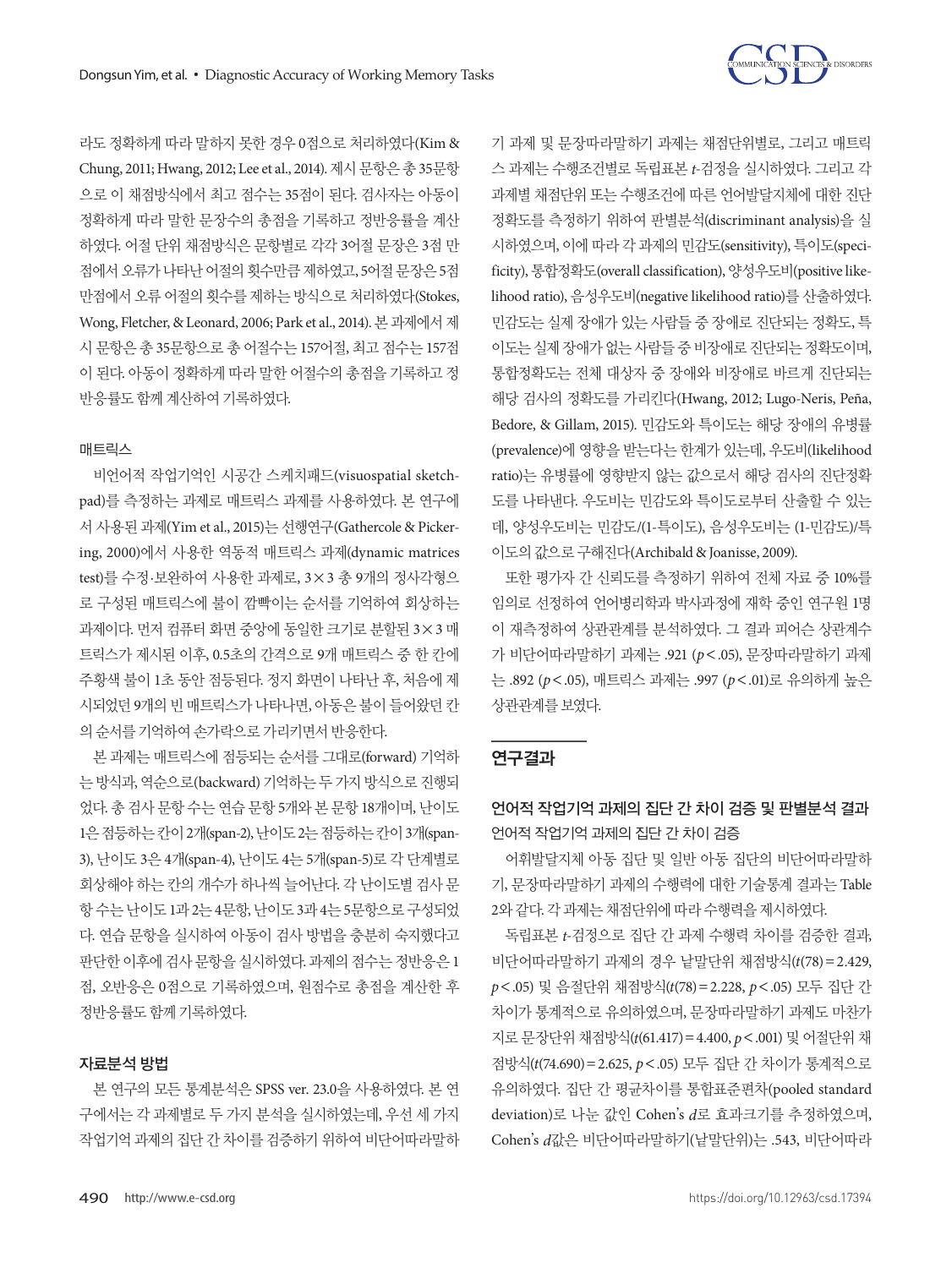말하기(음절단위)는 .498, 문장따라말하기(문장단위)는 .984, 문장 따라말하기(어절단위)는 .587로나타났다.

#### 언어적 작업기억 과제의 판별분석 결과

비단어따라말하기 및 문장따라말하기 과제의 채점방식에 따른 어휘발달지체 진단정확도를 분석하기 위하여 판별분석을 실시하 였으며, 그결과는 Table 3에제시하였다.

판별분석 결과, 비단어따라말하기 과제의 경우 특이도는 두 가 지 채점방식에서 동일하게 나타났으나 민감도가 낱말단위 채점방 식(65%)이 음절단위 채점방식(52%)에 비해 높았으며, 따라서 통합 정확도는 낱말단위 채점방식이 67.5%로 음절단위 채점방식(61.3%) 보다 높게 나타났다. 문장따라말하기 과제의 경우는 특이도는 어 절단위 채점방식(87.5%)이 문장단위 채점방식(77.5%)에 비해 높았 으나, 민감도는 문장단위 채점방식(60%)이 어절단위 채점방식(45%) 에 비해 높았다. 통합정확도는 문장단위 채점방식(68.8%)이 어절단 위 채점방식(66.3)에 비해 높은 것으로 나타났다. 우도비는 비단어 따라말하기 과제의 낱말단위 채점방식의 LR+는 2.16, LR-는 0.5로, 음절단위 채점방식의 LR+는 1.73, LR-는 0.69로 나타났다. 문장따

**Table 2.** Descriptive statistics on verbal working memory tasks by groups

| Task       | Accuracy (%)  |               |  |  |  |  |
|------------|---------------|---------------|--|--|--|--|
|            | $VD (N = 40)$ | $NL (N = 40)$ |  |  |  |  |
| <b>NWR</b> |               |               |  |  |  |  |
| Word       | 62.88 (14.41) | 71.00 (15.49) |  |  |  |  |
| Syllable   | 84.78 (7.86)  | 89.03 (9.15)  |  |  |  |  |
| <b>SR</b>  |               |               |  |  |  |  |
| Sentence   | 67.08 (22.12) | 84.73 (12.43) |  |  |  |  |
| Word       | 86.23 (14.01) | 93.70 (11.31) |  |  |  |  |

Values are presented as mean (SD).

VD= children with vocabulary delay; NL= children with normal language; NWR= nonword repetition; SR= sentence repetition.

라말하기 과제의 경우 낱말단위 채점방식의 LR+는 3.6, LR-는 0.63 으로, 문장단위 채점방식의 LR+는 2.67, LR-는 0.51로 나타났다. 또 한 과제 조합의 판별력을 검토하기 위하여 비단어따라말하기 과제 와 문장따라말하기 과제의 채점방식을 조합하여 판별분석을 실시 하였다. 그 결과, 비단어따라말하기(음절단위)+문장따라말하기(어 절단위)를 제외한 나머지 세 조합의 민감도(77.5%)와 특이도(60%), 그에따른통합정확도(68.8%)가모두동일한것으로나타났다.

# 비언어적 작업기억 과제의 집단 간 차이 검증 및 판별분석 결과

비언어적 작업기억 과제의 집단 간 차이 검증

어휘발달지체 아동 집단 및 일반 아동 집단의 매트릭스 과제의 검사 수행조건에 따른 수행력에 대한 기술통계 결과는 Table 4와 같다.

독립표본 *t*-검정으로 집단 간 과제 수행력 차이를 검증한 결과, 순서대로 회상하는 방법(*t*(78)=.334, *p*=.148) 및 역순으로 회상하 는 방법(*t*(78)=1.074, *p*=.286) 두 가지 모두 집단 간 차이가 통계적 으로유의하지않았다.

## 비언어적 작업기억 과제의 판별분석 결과

매트릭스 과제의 수행조건에 따른 어휘발달지체 진단정확도를

**Table 4.** Descriptive statistics on nonverbal working memory tasks by groups

| Task            | Accuracy (%)  |               |  |  |  |  |
|-----------------|---------------|---------------|--|--|--|--|
|                 | $VD (N = 40)$ | $NL (N = 40)$ |  |  |  |  |
| <b>MATRIX</b>   |               |               |  |  |  |  |
| Forward         | 55.90 (20.50) | 57.30 (16.84) |  |  |  |  |
| <b>Backward</b> | 39.93 (16.88) | 44.38 (20.06) |  |  |  |  |

Values are presented as mean (SD).

VD= children with vocabulary delay; NL= children with normal language.

| Discriminant function        | Overall<br>classification | Sensitivity | Specificity | $LR+$ | LR-  | Wilks's $\lambda$ | χ      | Canonical<br>correlation | <i>p</i> -value |
|------------------------------|---------------------------|-------------|-------------|-------|------|-------------------|--------|--------------------------|-----------------|
| NWR word                     | 67.5                      | 65          | 70          | 2.16  | 0.5  | .930              | 5.651  | .067                     | .017            |
| NWR syllable                 | 61.3                      | 52          | 70          | 1.73  | 0.69 | .940              | 4.782  | .117                     | .029            |
| SR sentence                  | 68.8                      | 60          | 77.5        | 2.67  | 0.51 | .801              | 17.181 | .056                     | < .001          |
| SR word                      | 66.3                      | 45          | 87.5        | 3.6   | 0.63 | .919              | 6.562  | .079                     | .010            |
| NWR word + SR sentence       | 68.8                      | 77.5        | 60          | 1.94  | 0.38 | .801              | 17.075 | .446                     | < .001          |
| NWR word + SR word           | 68.8                      | 77.5        | 60          | 1.94  | 0.38 | .901              | 8.604  | .315                     | .018            |
| NWR $syllable + SR$ sentence | 68.8                      | 77.5        | 60          | 1.94  | 0.38 | .801              | 17.121 | .447                     | < .001          |
| NWR syllable $+$ SR word     | 67.5                      | 80          | 55          | 1.78  | 0.36 | .909              | 7.329  | .301                     | .026            |

LR+= positive likelihood ratio; LR-= negative likelihood ratio; NWR= nonword repetition; SR= sentence repetition; NWR\_word= NWR task with a word unit in scoring; NWR\_syllable= NWR task with a syllable unit in scoring; SR\_sentence= SR task with a sentence unit in scoring; SR\_word= SR task with a word unit in scoring.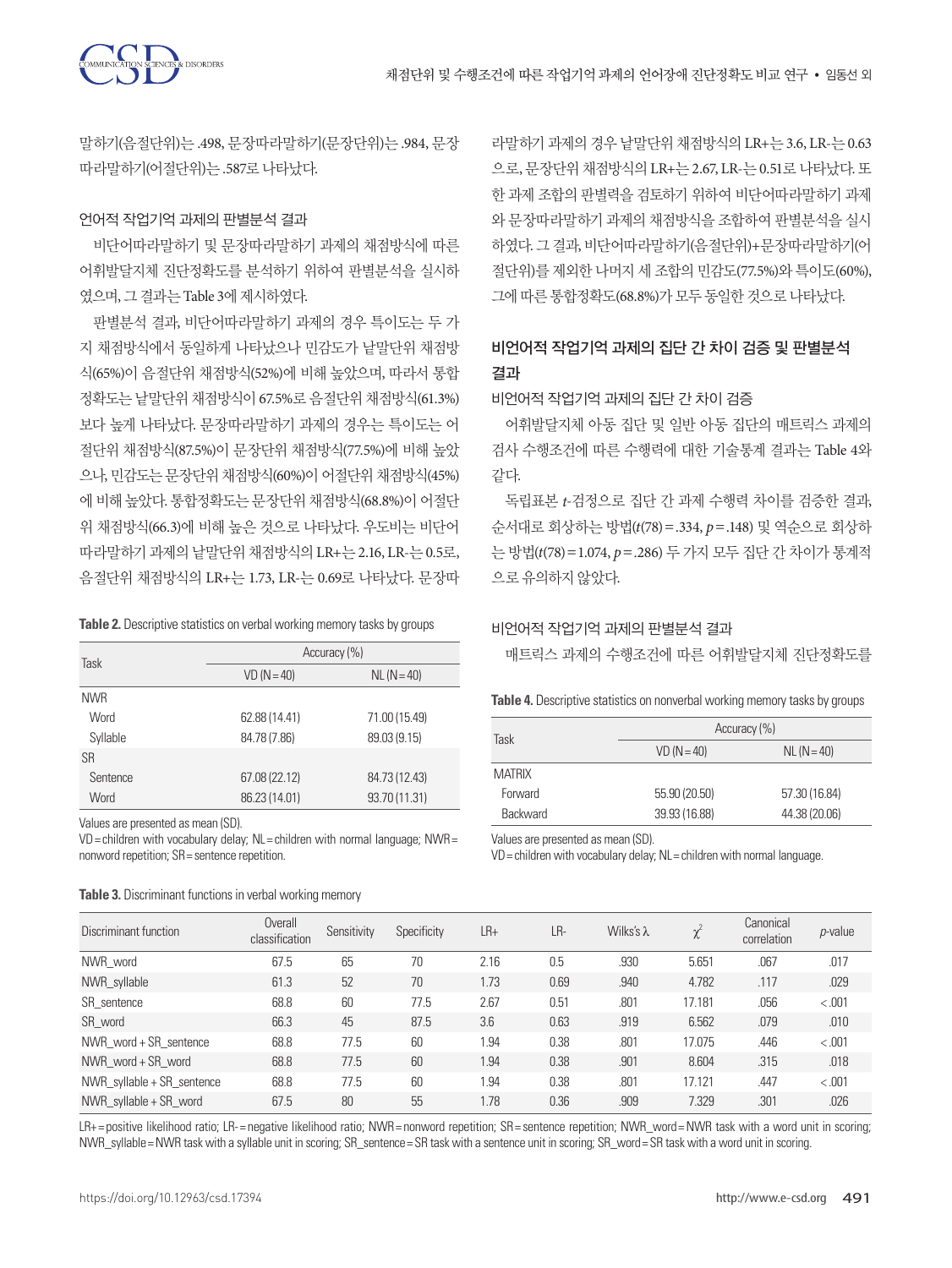**Table 5.** Discriminant functions in nonverbal working memory

| Discriminant function | Overall<br>classification | Sensitivity | Specificity | LR+ | LR- | Wilks's $\lambda$ | $\sim$ | Canonical<br>correlation | <i>p</i> -value |  |
|-----------------------|---------------------------|-------------|-------------|-----|-----|-------------------|--------|--------------------------|-----------------|--|
| MATRIX                | 52.5                      | 55          | 50          |     | 0.9 | .999              |        | .053                     | - 05            |  |
| MATRIX_B              | 57.5                      | 62.5        | 52.5        | .32 |     | .985              | .137   | .054                     | - .05           |  |
|                       |                           |             |             |     |     |                   |        |                          |                 |  |

LR+= positive likelihood ratio; LR-= negative likelihood ratio; MATRIX\_F= matrix forward task; Matrix\_B = matrix backward task.

분석하기 위하여 판별분석을 실시하였으며, 그 결과는 Table 5에 제시하였다.

판별분석 결과, 매트릭스 과제의 경우 두 가지 수행조건 모두 판 별함수가통계적으로유의하지않은것으로나타났다.

# 논의 및 결론

본 연구는 언어장애 아동을 진단하는 데 있어 임상 및 연구에서 다양한 방식으로 사용되고 있는 작업기억 과제들의 진단정확도를 비교 검증하기 위하여 언어적 작업기억을 측정하는 과제인 비단어 따라말하기 과제와 문장따라말하기 과제의 채점방식에 따른 진단 정확도를 비교하고, 비언어적 작업기억을 측정하는 매트릭스 과제 의 순행 및 역행방식의 진단정확도를 검토하고자 하였다. 이를 위 하여 어휘발달지체 아동 집단 및 일반아동 집단을 대상으로 작업 기억의 하위영역인 음운루프, 임시완충기, 시공간 스케치패드를 측 정하는 각 과제(비단어따라말하기, 문장따라말하기, 매트릭스)의 수행력을비교한후판별분석을실시하였다.

본 연구에서는 비단어따라말하기 과제의 경우 낱말 단위 및 음 절 단위의 두 가지 채점방식으로 어휘발달치제 아동과 일반아동 을 대상으로 그 수행력을 분석하였는데, 두 가지 채점방식에서 모 두 집단 간 차이가 유의한 것으로 나타났다. 두 가지 채점방식의 특 이도에는 차이가 없었으나, 낱말 단위 채점방식의 민감도가 음절단 위 채점방식보다 높아 민감도와 특이도를 모두 고려한 진단정확도 는 낱말 단위 채점방식이 더 높은 것으로 나타났다. 또한 양성우도 비와 음성우도비의 의미를 고려하였을 때, 양성우도비가 높을수 록, 음성우도비가 낮을수록 진단정확도가 높음을 알 수 있는데, 본 연구에서는 낱말 단위 채점방식이 음절 단위 채점방식에 비해 양성 우도비가 더 높고 음성우도비가 더 낮은 것으로 나타났다. 즉, 낱말 단위 채점방식이 장애군을 장애로 진단하고 비장애군을 비장애로 배제시킬 수 있는 가능성이 높은 것으로 나타났다. 또한 Cohen's *d* 값으로 측정한 효과크기도 낱말 단위 채점방식(Cohen's *d*=.543) 이 음절 단위 채점방식(Cohen's *d*=.493)보다 높은 것으로 나타나 판별분석 결과를 지지해주었다. 5세 아동을 대상으로 낱말 단위 채 점방식을 사용한 비단어따라말하기 과제에 대한 판별분석을 실시 한 선행연구(Conti-Ramsden & Hesketh, 2003)에서는 민감도가 59%-66%, 특이도가 85%-89%로 나타났다. 해당 선행연구에서는 특히 비단어따라말하기 과제수행력이 백분위수 25 미만인 아동이 단순언어장애로 진단될 가능성이 높음을 밝힘으로써, 비단어따라 말하기 과제의 선별도구로서의 유용성을 다시 한 번 확인하였다. Conti-Ramsden과 Hesketh (2003)의 연구와 비슷한 연령의 아동 을 대상으로 한 본 연구에서는 낱말 단위 채점방식의 경우 민감도 가 65%, 특이도가 70%로, 해당 선행연구에 비해 특이도는 낮았으 나 민감도는 비슷한 수준인 것으로 나타났다. 따라서 본 연구에서 사용한 비단어따라말하기 과제의 임상적 유용성을 집단 간 차이 검증을 통해 확인함과 동시에, 선행연구와 비교하였을 때에도 본 연구에서 사용된 과제의 경우 시간적 효율성이 높은 낱말 단위 채 점방식이 언어발달지체를 선별해내는 진단정확도도 높음을 확인 하였다.

문장따라말하기 과제의 경우 문장 단위 채점방식과 어절 단위 채점방식의 수행력을 분석하였는데, 민감도는 문장단위 채점방식 이 높았으며 특이도는 어절단위 채점방식이 높았다. 민감도와 특이 도를 함께 고려한 통합정확도는 문장단위 채점방식이 높은 것으로 나타났다. 우도비를 고려하였을 때에는 양성우도비의 경우 어절단 위 채점방식이 더 높았으며 음성우도비는 문장단위 채점방식에서 더 낮은 것으로 나타나 민감도 및 특이도 분석 결과와 상반되는 결 과를 보였다. 즉, 실제 장애가 있는 사람들 중 장애로 진단되는 비율 인 민감도는 문장단위 채점방식이 높았으나, 검사 결과가 해당 장 애가 있다고 말할 수 있는 임상적 정확도는 어절단위 채점방식이 더 높은 것으로 나타났으며, 실제 장애가 없는 사람들 중 비장애로 진단되는 비율인 특이도와 검사 결과가 해당 장애가 없다고 배제 할 수 있는 임상적 정확도 간의 관계도 상반되게 나타났음을 의미 한다. 이는 우도비의 계산방식을 고려해보았을 때, 어절단위 채점방 식의 민감도가 50% 미만의 낮은 값을 가졌으며 특이도는 87.5%로 가장 높게 나타나, 어절단위 채점방식에서 민감도와 특이도의 격차 가 커진 것에서 비롯되었음을 알 수 있다. 즉, 양성우도비를 산출할 때 (1-특이도)의 값으로 계산되는 분모값이 작아지는 폭이 커짐으 로써 민감도가 작아지는 폭을 상쇄하였으며, 음성우도비를 산출할 때에는 (1-민감도)의 값으로 계산되는 분자값의 증가폭이 분모값

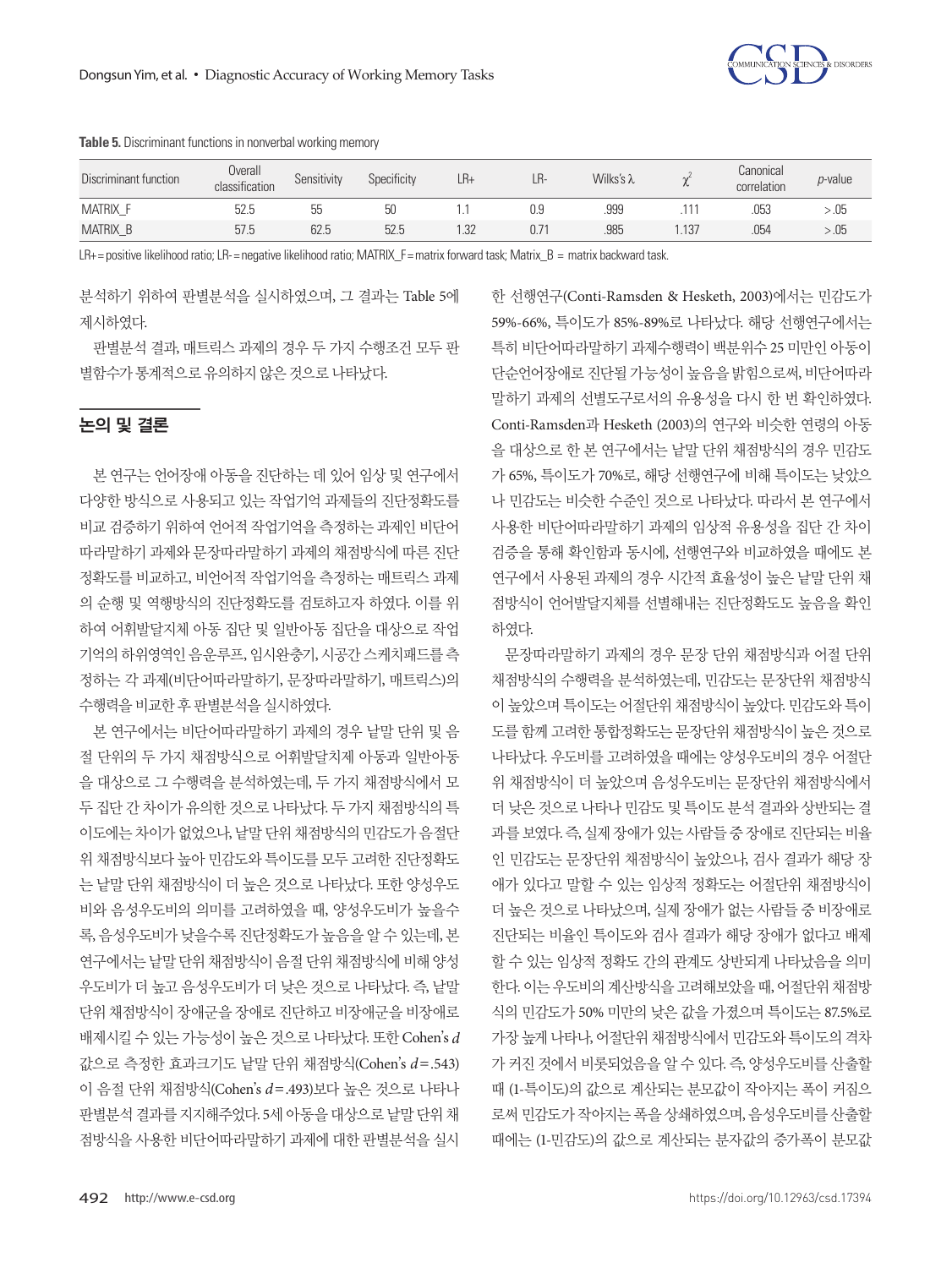

인 특이도가 작아지는 폭을 상쇄하여 민감도와 특이도, 우도비 간 상충되는 결과를 나타낸 것으로 보인다. 민감도와 특이도의 경우 Plante와 Vance (1994) 등은 80%를 최소한의 기준으로 제시하고는 있으나, 일반적으로 통용되는 규준은 없다고 할 수 있다. 그러나 어 절 단위 채점방식은 민감도가 50% 미만으로 낮게 나타났으며, 문 장 단위 채점방식의 경우 특이도는 어절 단위 채점방식보다 낮은 수준이나 80%에 가까운 정도이고 민감도 및 통합정확도가 높게 나 타나 본 연구에서 진단의 정확도가 더욱 우수한 수준인 것으로 판 단할 수 있다. 이는 문장단위 채점방식이 언어장애를 진단하는 데 더욱정확한정보를제공했음을밝힌선행연구(Leclercq, Quemart, Magis, & Maillart, 2014; Hwang, 2012; Park et al., 2014)와도 일치 하는 결과라 하겠다. Cohen's *d*값으로 측정한 효과크기는 문장단 위 채점방식이 0.984, 어절단위 채점방식이 0.587로, 문장단위 채점 방식의 경우 Cohen (1992)의 기준에 의할 때 매우 높은 수준인 것 으로 나타나, 선행연구 결과를 지지하였다. 즉, 본 연구에서 사용된 문장따라말하기 과제가 어휘발달지체 집단을 유의하게 구별해주 며, 특히 문장단위 채점방식이 집단을 구분하는 임상적 정확도가 높은것으로나타났다.

매트릭스 과제의 경우 두 가지 과제 수행조건에서 모두 집단 간 차이가 통계적으로 유의하지 않았으며, 판별분석 결과 또한 유의하 지 않았다. 이는 두 가지 가능성으로 해석할 수 있을 것으로 보인다. 첫째, 연구 대상 아동들의 비언어적 작업기억을 측정하는 과제인 매트릭스는 9개 정사각형 매트릭스에 점멸하는 칸을 기억했다가 순서대로 또는 역순으로 회상하여 반응하는 과제인데, 본 연구에 서 사용된 매트릭스 과제는 2개 칸이 점멸하는 span-2가 4개 항목, span-3이 4개 항목, span-4가 5개, span-5가 5개 항목으로 구성되었 다. 두 집단 모두 순서대로 회상하는 방식에서 정반응률이 60%에 미치지 못하였으며, 이는 대부분의 아동들이 span-4에서 정반응 률이 급격히 낮아졌음을 의미한다. 역순으로 회상하는 방식에서는 두 집단 모두 정반응률이 50%에 미치지 못하였다. 본 연구에서 사 용된 비단어따라말하기 과제의 정반응률이 어휘발달지체 아동 집 단은 62.88%, 일반아동 집단은 71%임을 고려해볼 때 언어적 작업 기억 과제의 경우 두 집단 모두 평균적으로 span-4의 수행률을 보 였으며, 5-6세 아동을 대상으로 한 선행연구(Jones, Tamburelli, Watson, Gobet, & Pine, 2010)에서 비단어따라말하기 과제 수행력 의 최대치를 span-5로 제시한 것과는 대조적이다. 본 연구의 결과 로 비언어적 작업기억은 언어적 작업기억과 다른 부하(load)와 기 억폭(span)을 가짐을 추측해볼 수 있다. 이는 다양한 작업기억 과 제들을 대상으로 요인분석을 실시한 국내의 선행연구(Yim et al., 2015)에서 매트릭스 과제가 복합처리 또는 다중처리 작업기억 과제

로 분류된 것에서도 확인할 수 있다. 즉, 비언어적 작업기억 과제인 매트릭스 과제는 학령전기의 두 집단 아동 모두에게 과제를 수행하 는데있어보다 높은수준의처리부하(load)를요구함으로써 집단 간 변별력이 낮게 나타났을 가능성이 있다. 또 다른 가능성으로는 어휘발달지체 아동의 비언어적 작업기억이 언어적 작업기억에 비 해 비교적 손상되지 않았을 가능성을 검토해볼 수 있다. 단순언어 장애 아동을 대상으로 한 선행연구(Alt, 2013; Ricco, Cash, & Cohen, 2007)에 의하면 비언어적 작업기억 과제의 수행력이 또래 일 반 아동과 통계적으로 유의한 차이가 나타나지 않았으며, 이러한 연구결과는 단순언어장애 아동이 비언어적 정보를 순간적으로 유 지하고 조작 및 처리하는 능력은 언어적 정보를 조작하는 것과 달 리 또래와 크게 다르지 않을 것임을 의미한다. 비언어적 작업기억 과제의 어휘발달지체 아동에 대한 판별력이 낮게 나타난 본 연구 의 결과는 작업기억의 하위체계들 간의 관계에 있어서 영역-일반적 인(domain-general) 작업기억을 강조하는 입장(Engle, Tuholski, Laughlin, & Conway, 1999; Kane et al., 2004)보다는 영역-특정적 인(domain-specific) 작업기억을 강조하는 선행연구들(Miyake, Friedman, Rettinger, Shah, & Hegarty, 2001; Shah & Miyake, 1996) 을지지하는결과라고할수있다.

본 연구는 5-6세 어휘발달지체 아동 및 일반아동을 대상으로 Baddeley가 제안한 작업기억의 하위체계인 음운루프, 임시완충기, 시공간스케치패드를 측정하는 세 가지 과제들의 채점단위및 과제 수행조건에 대한 진단 정확도를 검토하였다. 음운루프를 측정하는 비단어따라말하기 과제 및 임시완충기를 측정하는 문장따라말하 기 과제에서는 집단차이 검증 및 판별분석에서 모두 통계적으로 유의한 결과가 도출되었으나, 시공간 스케치패드를 측정하는 매트 릭스 과제에서는 그렇지 않았다. 그 원인으로 영역-특정적인 작업 기억 이론에 기반하여 비언어적 작업기억 능력이 언어적 작업기억 능력에 비해 비교적 손상되지 않았을 가능성을 제시하였으나, 과 제 난이도 조절의 실패를 또 다른 원인으로 지적할 수 있을 것이다. 다시 말해, 본 과제에서 사용한 매트릭스 과제가 5-6세 아동들에게 지나치게 어려워 과제의 변별력이 저하되었을 가능성이 있다. 따라 서 후속연구에서는 해당 과제를 고연령층의 아동들에게 확대 실시 하여 매트릭스 과제의 두 가지 수행조건 중 어느 것이 더 집단을 명 확히 구분해줄 수 있을지 검증할 필요가 있다. 또한 본 연구는 어휘 발달지체 아동으로 대상군을 제한한 점과, 기억폭 과제인 세 가지 과제 모두 조건을 폭의 범위별로 세분화하여 정밀하게 측정하지 못 한 한계점이 있다. 그러나 많은 선행연구들에서 이미 임상적으로 유용성이 인정된 비단어따라말하기, 문장따라말하기 과제의 채점 단위 간 직접적인 비교를 통하여 연구 및 임상에서의 효용성을 제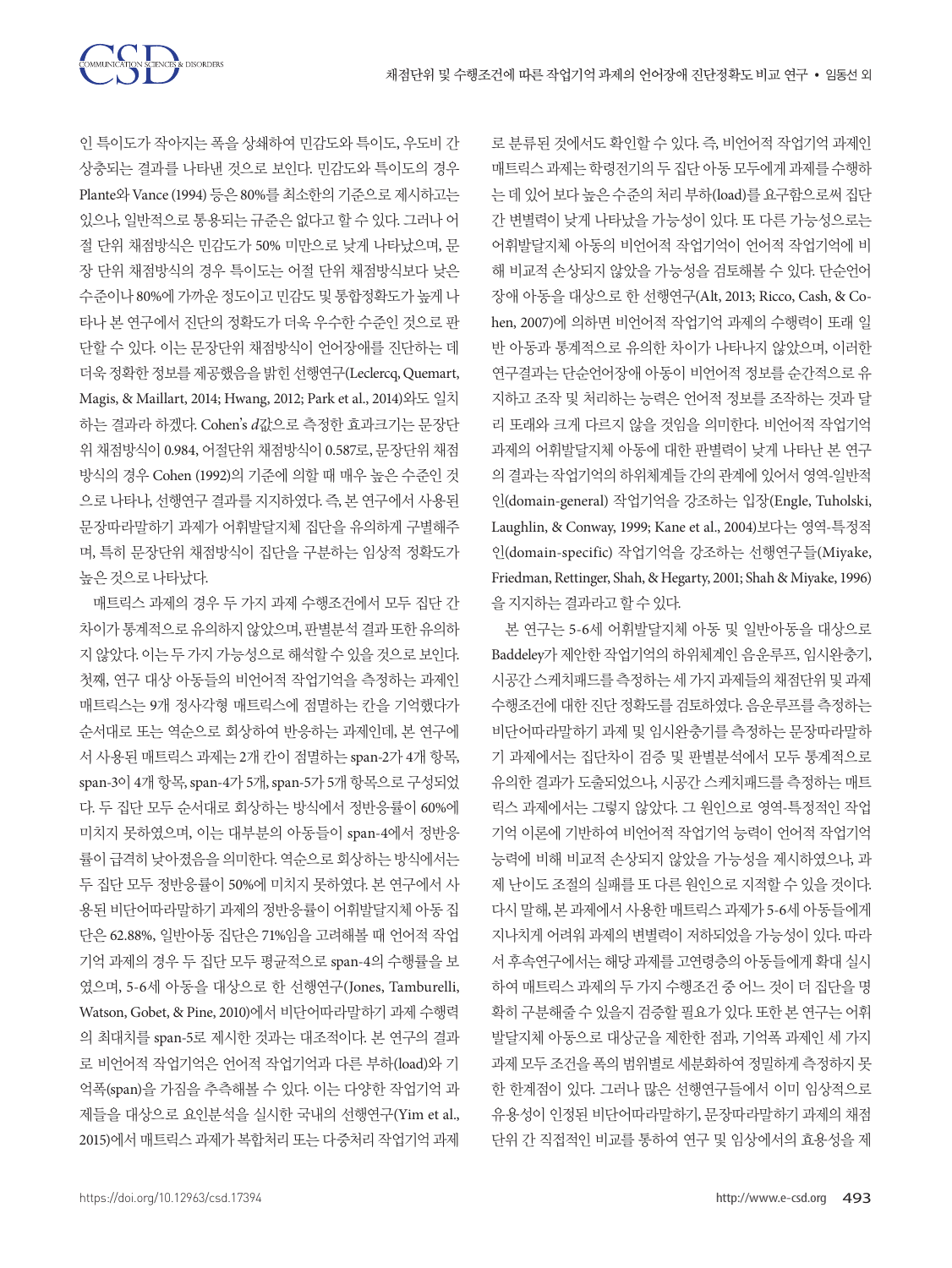

고하고자 했다는 데에 연구의 의의가 있을 것이다.

## **REFERENCES**

- Ahn, J., & Kim, Y. (2000). The effect of syntactic complexity on sentence repetition performance and intelligibility between specific language impairment and normal children. *Speech Sciences, 7,* 262-275.
- Alloway, T. P., Gathercole, S. E., & Pickering, S. J. (2004). *Automated working memory assessment.* London: Pearson Assessment.
- Alloway, T. P., Gathercole, S. E., Willis, C., & Adams, A. M. (2004). A structural analysis of working memory and related cognitive skills in young children. *Journal of Experimental Child Psychology, 87,* 85-106.
- Alt, M. (2013). Visual fast mapping in school-aged children with specific language impairment. *Topics in Language Disorders, 33,* 328-346.
- Archibald, L. M., & Gathercole, S. E. (2006). Visuospatial immediate memory in language impairment. *Journal of Speech, Language, and Hearing Research, 49,* 265–277.
- Archibald, L. M., & Joanisse, M. F. (2009). On the sensitivity and specificity of nonword repetition and sentence recall to language and memory impairments in children. *Journal of Speech, Language, and Hearing Research, 52,* 899-914.
- Baddeley, A. D. (1986). *Working memory.* New York, NY: Oxford University Press.
- Baddeley, A. D. (2000). The episodic buffer: a new component of working memory? *Trends in Cognitive Sciences, 4,* 417-423.
- Baddeley, A. D. (2007). *Working memory, thought, and action.* New York, NY: Oxford University Press.
- Baddeley, A. D., & Hitch, G. J. (1974). Working memory. *The Psychology of Learning and Motivation, 8,* 47-90.
- Baddeley, A. D., Allen, R., & Hitch, G. (2010). Investigating the episodic buffer. *Psychologica Belgica, 50,* 223-243.
- Bishop, D. V., North, T., & Donlan, C. (1996). Nonword repetition as a behavioural marker for inherited language impairment: evidence from a twin study. *Journal of child Psychology and Psychiatry, 37,* 391-403.
- Botting, N., & Conti-Ramsden, G. (2003). Autism, primary pragmatic difficulties, and specific language impairment: Can we distinguish them using psycholinguistic markers? *Developmental Medicine & Child Neurology, 45,* 515–524.
- Botting, N., & Conti‐Ramsden, G. (2001). Non‐word repetition and language development in children with specific language impairment (SLI). *Inter-*

*national Journal of Language & Communication Disorders, 36,* 421-432.

- Brandeker, M., & Thordardottir, E. (2015). Language exposure in bilingual toddlers: performance on nonword repetition and lexical tasks. *American Journal of Speech-Language Pathology, 24,* 126-138.
- Burke, H. L., & Coady, J. A. (2015). Nonword repetition errors of children with and without specific language impairments (SLI). *International Journal of Language & Communication Disorders, 50,* 337-346.
- Cohen, J. (1992). A power primer. *Psychological Bulletin, 112,* 155-159.
- Conti-Ramsden, G., & Hesketh, A. (2003). Risk markers for SLI: a study of young language-learning children. *International Journal of Language & Communication Disorders, 38,* 251-263.
- Conti-Ramsden, G., Botting, N., & Faragher, B. (2001). Psycholinguistic markers for specific language impairment (SLI). *Journal of Child Psychology and Psychiatry, 42,* 741–748.
- Cowan, R., Donlan, C., Newron, E. J., & Lloyd, D. (2005). Number skills and knowledge in children with specific language impairment. *Journal of Educational Psychology, 97,* 732–744.
- Della Sala, S., Gray, C., Baddeley, A.D., Allamano, N., & Wilson, L. (1999). Pattern span: a tool for unwelding visuo-spatial memory. *Neuropsychologia, 37,* 1189-1199.
- Dollaghan, C. A., & Horner, E. A. (2011). Bilingual language assessment: a meta-analysis of diagnostic accuracy. *Journal of Speech, Language, and Hearing Research, 54,* 1077-1088.
- Dollaghan, C., & Campbell, T. F. (1998). Nonword repetition and child language impairment. *Journal of Speech, Language, and Hearing Research, 41,* 1136-1146.
- Eadie, P. A., Fey, M. E., Douglas, J. M., & Parsons, C. L. (2002). Profiles of grammatical morphology and sentence imitation in children with specific language impairment and Down syndrome. *Journal of Speech, Language, and Hearing Research, 45,* 720–732.
- Engle, R. W., Tuholski, S. W., Laughlin, J. E., & Conway, A. R. (1999). Working memory, short-term memory, and general fluid intelligence: a latentvariable approach. *Journal of experimental Psychology: General, 128,* 309- 331.
- Fischer, J. E., Bachmann, L. M., & Jaeschke, R. (2003). A readers' guide to the interpretation of diagnostic test properties: clinical example of sepsis. *Intensive Care Medicine, 29,* 1043-1051.
- Gathercole, S. E., & Pickering, S. J. (2000). Working memory deficits in children with low achievements in the national curriculum at 7 years of age. *British Journal of Educational Psychology, 70,* 177-194.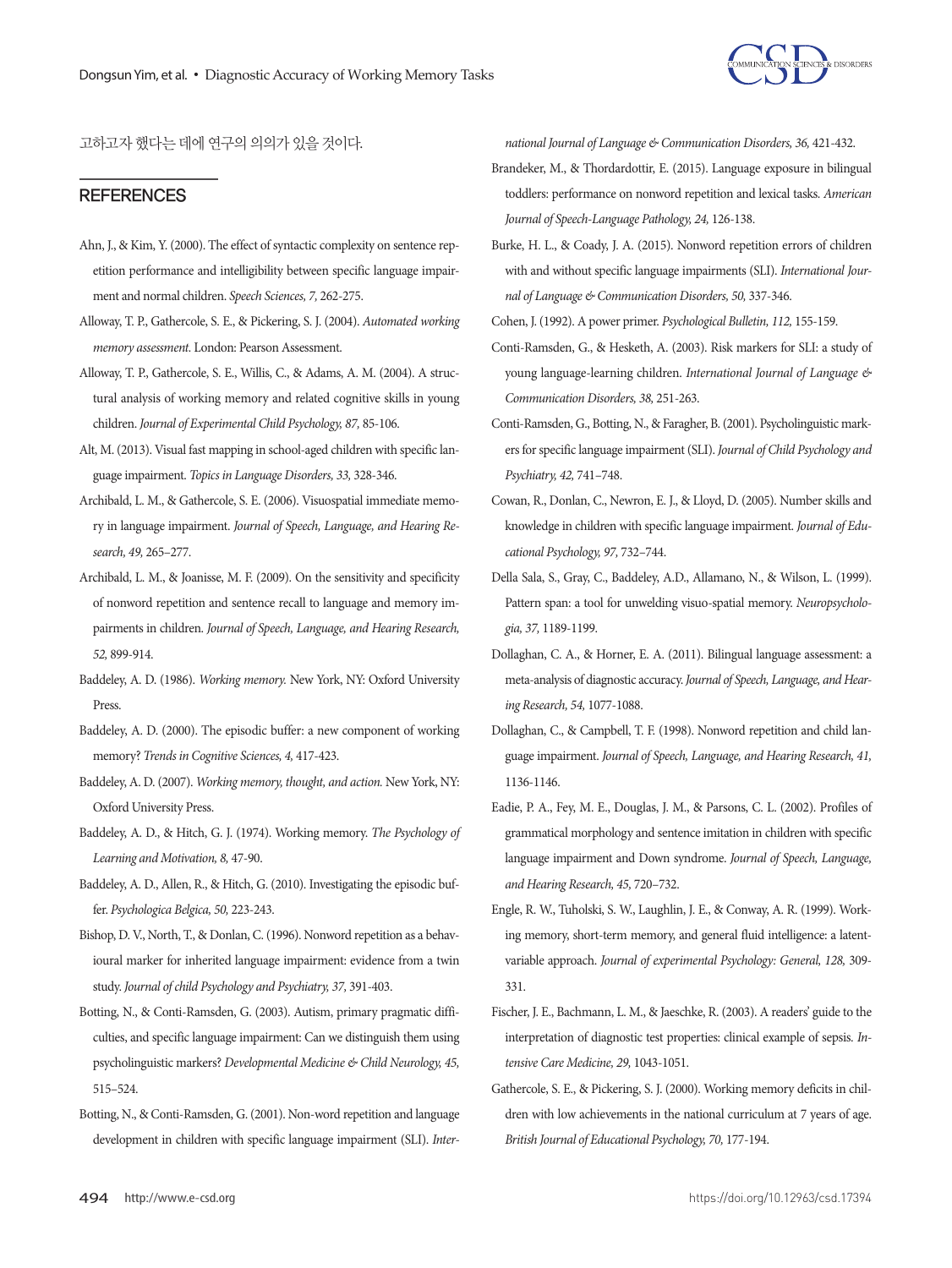- Guiberson, M., & Rodriguez, B. L. (2013). Classification accuracy of nonword repetition when used with preschool-age Spanish-speaking children. *Language, Speech, and Hearing Services in Schools, 44,* 121-132.
- Hansson, K., Nettelbladt, U., & Leonard, L. (2003). Indefinite articles and definite forms in Swedish children with specific language impairment. *First Language, 23,* 434-362.
- Hong, S., & Yim, D. (2014). The assessment of language impairment in bilingual children through learning and memory tasks. *Communication Sciences & Disorders, 19,* 31-44.
- Hutton, U. M., & Towse, J. N. (2001). Short-term memory and working memory as indices of children's cognitive skills. *Memory, 9,* 383-394.
- Hwang, M. (2003). Sentence comprehension of Korean children with specific language impairments. *Korean Journal of Communication Disorders, 8,* 1-21.
- Hwang, M. (2012). Sentence repetition as a clinical marker of specific language impairment in Korean-speaking preschool children. *Korean Journal of Communication Disorders, 17,* 1-14.
- Hwang, M. (2014). Working memory of children with reading comprehension difficulty: sentence repetition and nonword repetition. *The Korea Journal of Learning Disabilities, 11,* 53-72.
- Im‐Bolter, N., Johnson, J., & Pascual‐Leone, J. (2006). Processing limitations in children with specific language impairment: the role of executive function. *Child development, 77,* 1822-1841.
- Jones, G., Tamburelli, M., Watson, S. E., Gobet, F., & Pine, J. M. (2010). Lexicality and frequency in specific language impairment: accuracy and error data from two nonword repetition tests. *Journal of Speech, Language, and Hearing Research, 53,* 1642-1655.
- Kane, M. J., Hambrick, D. Z., Tuholski, S. W., Wilhelm, O., Payne, T. W., & Engle, R. W. (2004). The generality of working memory capacity: a latentvariable approach to verbal and visuospatial memory span and reasoning. *Journal of Experimental Psychology: General, 133,* 189–217.
- Kang, E., & Kang, D. (2016). Characteristics of non-word repetition and sentence repetition performance of preschool children with specific language impairment. *Journal of Special Education & Rehabilitation Science, 55,* 559- 573.
- Kim, A. H., Kim, U. J., Hwang, M., & Yoo, H. S. (2014). *Test of Reading Achievement and Reading Cognitive Processes (RA-RCP).* Seoul: Hakjisa.
- Kim, D. (2011). *Basic academic skills assessment: early literacy.* Seoul: Korea Psychological Services.
- Kim, J. S., & Chung, S. M. (2011). Sentence repetition performance according to length and structure of sentences in 3 to 5 year-old children. *Journal*

*of Speech-Language & Hearing Disorders, 20,* 19-36.

- Kim, Y. T. (2014). *Assessment and treatment of language disorders in children.* Seoul: Hakjisa.
- Kim, Y. T., Hong, G. H., Kim, K. H., Jang, H. S., & Lee, J. Y. (2009). *Receptive & expressive vocabulary test (REVT).* Seoul: Seoul Community Rehabilitation Center.
- Kim, Y. T., Park, S. H., & Lee, H. R. (2005). A qualitative study for development of a Korean child language assessment model for preschool children with language disorders. *Korean Journal of Communication Disorders, 10,*  24-40.
- Kim, Y. T., Sung, T. J., & Lee, Y. K. (2003). *Preschool receptive & expressive scale (PRES).* Seoul: Seoul Community Rehabilitation Center.
- Klem, M., Melby‐Lervåg, M., Hagtvet, B., Lyster, S. A. H., Gustafsson, J. E., & Hulme, C. (2015). Sentence repetition is a measure of children's language skills rather than working memory limitations. *Developmental Science, 18,*  146-154.
- Leclercq, A., Quemart, P., Magis, D., & Maillart, C. (2014). The sentence repetition task: a powerful diagnostic tool for French children with specific language impairment. *Research in Developmental Disabilities, 35,* 3423-3430.
- Lee, J. (2011). Size matters: early vocabulary as a predictor of language and literacy competence. *Applied Psycholoinguistics, 32,* 69-92.
- Lee, J., Choi, S., & Hwang, M. (2014). Production of case-markers during sentence repetition in Korean children with specific language impairment. *Communication Science & Disorders, 19,* 477-485.
- Lee, Y. (2006). A study for the development of language assessment model for Korean school-age children with language disorders: a qualitative inquiry. *Korean Journal of Communication Disorders, 11,* 30-50.
- Lee, Y., Yim, D., & Sim, H. (2012). Phonological processing skills and its relevance to receptive vocabulary development in children with early cochlear implantation. *International Journal of Pediatric Otorhinolaryngology, 76,*  1755-1760.
- Lugo-Neris, M. J., Peña, E. D., Bedore, L. M., & Gillam, R. B. (2015). Utility of a language screening measure for predicting risk for language impairment in bilinguals. *American Journal of Speech-Language Pathology, 24,* 426-437.
- MacRoy-Higgins, M., & Dalton, K. P. (2015). The influence of phonotactic probability on nonword repetition and fast mapping in 3-year-olds with a history of expressive language delay. *Journal of Speech, Language, and Hearing Research, 58,* 1773-1779.
- Martin, K., & Schwartz, R. G. (2003). Working memory capacity and language processes in children with specific language impairment. *Journal of Speech,*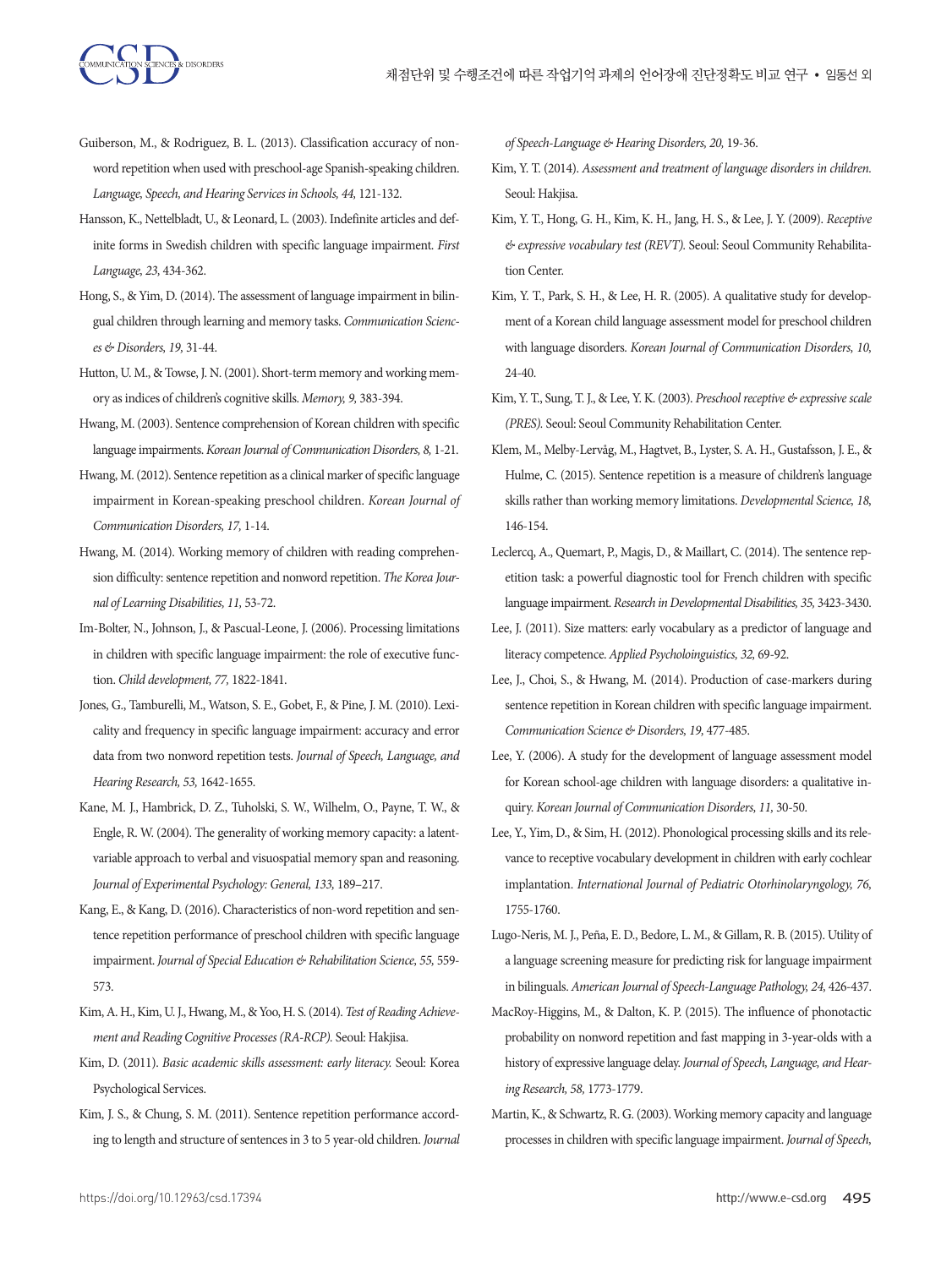

*Language, and Hearing Research, 46,* 1138-1153.

- McKean, C., Letts, C., & Howard, D. (2013). Developmental change is key to understanding primary language impairment: the case of phonotactic probability and nonword repetition. *Journal of Speech, Language, and Hearing Research, 56,* 1579-1594.
- McNamara, J. K., & Wong, B. (2015). Memory for everyday information in students with learning disabilities. *Journal of Learning Disabilities, 36,* 394- 406.
- Melby-Lervag, M., & Lervag, A. (2012). Oral language skills moderate nonword repetition skills in children with dyslexia: a meta-analysis of the role of nonword repetition skills in dyslexia. *Scientific Studies of Reading, 16,*  1-34.
- Menghini, D., Finzi, A., Carlesimo, G., & Vicari, S. (2011). Working memory impairment in children with developmental dyslexia: is it just a phonological deficity? *Developmental Neuropsychology, 36,* 199-213.
- Miyake, A., Friedman, N. P., Rettinger, D. A., Shah, P., & Hegarty, M. (2001). How are visual spatial working memory, executive functioning, and spatial abilities related? A latent-variable analysis. *Journal of Experimental Psychology: General, 130,* 621-640.
- Moon, S. B., & Byun, C. J. (2003). *Korean Kaufman assessment battery for children (K-ABC).* Seoul: Hakjisa.
- Morgan, P. L., Farkas, G., Hillemeier, M. M., & Hammer, C. S. (2015). 24-monthold children with larger oral vocabularies display greater academic and behavioral functioning at kindergarten entry. *Child Development, 86,* 1351- 1370.
- Newcomer, P. L., Hammill, D. D. (1997). *Test of Language Development (TOLD-P3).* Austin, TX: Pro-Ed.
- Oh, D., & Yim, D. (2013). Non-word repetition and sentence repetition performance in 2-3 years old late talkers and normal children. *Communication Science & Disorders, 18,* 277-287.
- Pae, S., Kim, M., Yoon, H. J., & Jahng, S. (2015). *Korean language based reading assessment (KOLRA).* Seoul: Hakjisa.
- Park, D. C., Lautenschlager, G., Hedden, T., Davidson, N., Smith, A. D., & Smith, P. (2002). Models of visuospatial and verbal memory across the adult life span. *Psychology and Aging, 17,* 299-320.
- Park, W. J., Yoon, S. R., Han, B. Y., & Yim, D. (2014). A comparison of scoring methods on the sentence repetition test in Korean children with delayed language development. *Journal of Speech-Language & Hearing Disorders, 23,* 17-29.
- Petruccelli, N., Bavin, E. L., & Bretherton, L. (2012). Children with specific

language impairment and resolved late talkers: working memory profiles at 5 years. *Journal of Speech, Language, and Hearing Research, 55,* 1690- 1703.

- Pickering, S. J., & Gathercole, S. E. (2001). *Working memory test battery for children.* London: Psychological Corporation Europe.
- Plante, E., & Vance, R. (1994). Selection of preschool language tests. *Language, Speech, and Hearing Services in Schools, 25,* 15-24.
- Poll, G. H., Betz, S. K., & Miller, C. A. (2010). Identification of clinical markers of specific language impairment in adults. *Journal of Speech, Language, and Hearing Research, 53,* 414-429.
- Redmond, S. M. (2005). Differentiating SLI from ADHD using children's sentence recall and production of past tense morphology. *Clinical Linguistics and Phonetics, 19,* 109–127.
- Redmond, S. M., Thompson, H. L., & Goldstein, S. (2011). Psycholinguistic profiling differentiates specific language impairment from typical development and from attention-deficit/hyperactivity disorder. *Journal of Speech, Language, and Hearing Research, 54,* 99-117.
- Riccio, C. A., Cash, D. L., & Cohen, M. J. (2007). Learning and memory performance of children with specific language impairment (SLI). *Applied Neuropsychology, 14,* 255-261.
- Riches, N. G. (2012). Sentence repetition in children with specific language impairment: an investigation of underlying mechanisms. *International Journal of Language & Communication Disorders, 47,* 499-510.
- Rispens, J., & Baker, A. (2012). Nonword repetition: the relative contributions of phonological short-term memory and phonological representations in children with language and reading impairment. *Journal of Speech, Language, and Hearing Research, 55,* 683-694.
- Rispens, J., Baker, A., & Duinmeijer, I. (2015). Word recognition and nonword repetition in children with language disorders: the effects of neighborhood density, lexical frequency, and phonotactic probability. *Journal of Speech, Language, and Hearing Research, 58,* 78-92.
- Semel, E., Wiig, E. H., & Secord, W. A. (2003). *Clinical Evaluation of Language Fundamentals, fourth edition (CELF–4).* San Antonio, TX: The Psychological Corporation.
- Shah, P., & Miyake, A. (1996). The separability of working memory resources for spatial thinking and language processing: an individual difference approach. *Journal of Experimental Psychology: General, 125,* 4-27.
- Stokes, S. F., Wong, A. M. Y., Fletcher, P., & Leonard, L. B. (2006). Nonword repetition and sentence repetition as clinical markers of specific language impairment: the case of Cantonese. *Journal of Speech, Language, and Hear-*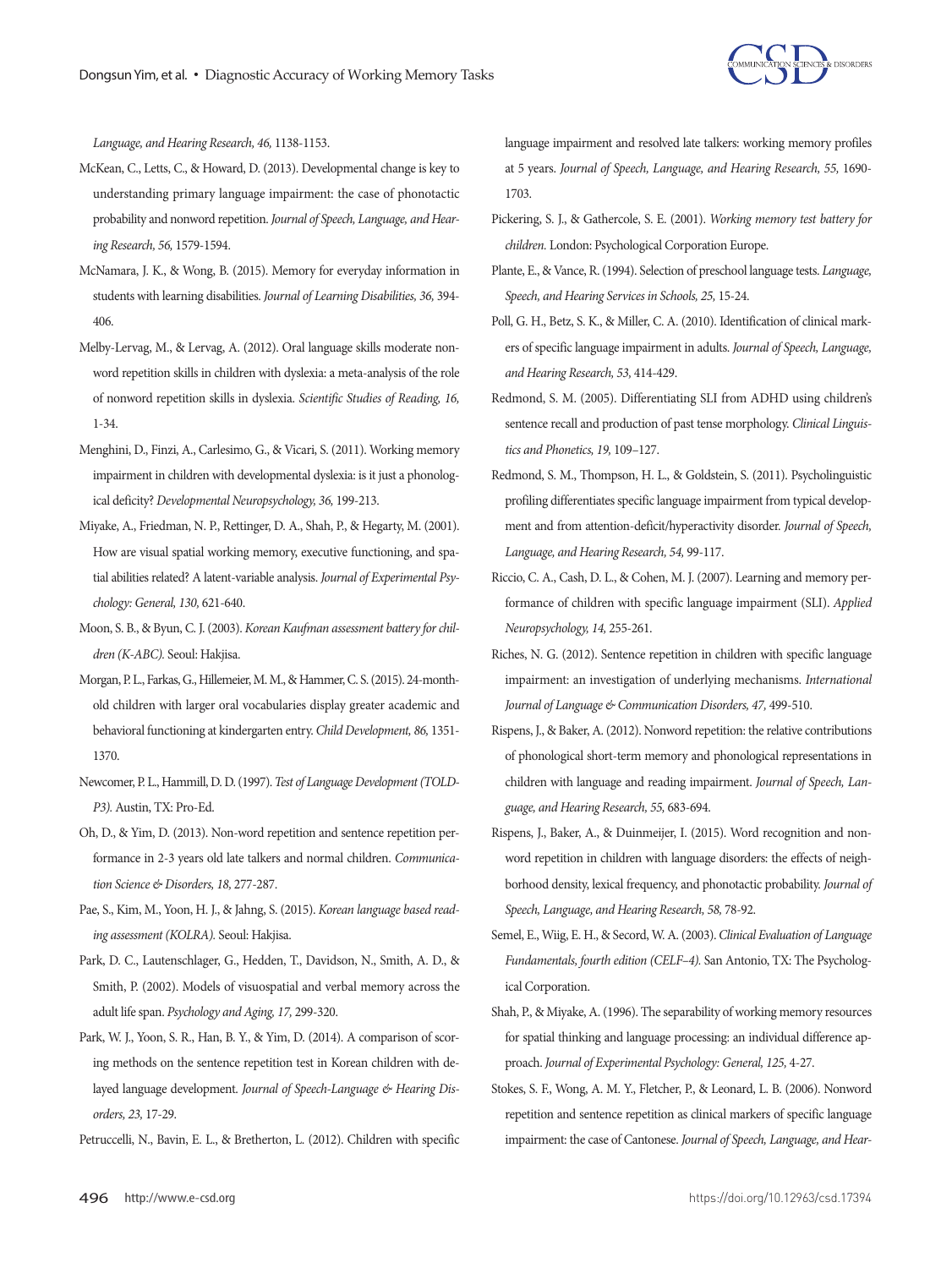

*ing Research, 49,* 219–236.

- Storch, S. A., & Whitehurst, G. J. (2002). Oral language and code-related precursors to reading: evidence from a longitudinal structural model. *Developmental Psychology, 38,* 934–947.
- Tattersall, P. J., Nelson, N. W., & Tyler, A. A. (2015a). A pilot study comparing two nonword repetition tasks for use in a formal test battery. *Communication Disorders Quarterly, 36,* 172-176.
- Tattersall, P. J., Nelson, N. W., & Tyler, A. A. (2015b). Associations among nonword repetition and phonemic and vocabulary awareness: implications for intervention. *Child Language Teaching and Therapy, 31,* 159-171.
- Tyler, A. A., & Tolbert, L. C. (2002). Speech-language assessment in the clinical setting. *American Journal of Speech-Language Pathology, 11,* 215-220.
- Vandierendonck, A., & Szmalec, A. (2004). An asymmetry in the visuo-spatial demands of forward and backward recall in the Corsi blocks task. *Imagination, Cognition and Personality, 23,* 225-231.
- Wagner, R. K., Torgesen, J. K., Rashotte, C. A., & Pearson, N. A. (2013). *CTOPP-2: Comprehensive test of phonological processing.* Austin, TX: Pro-Ed.
- Walker, D., Greenwood, C., Hart, B., & Carta, J. (1994). Prediction of school outcomes based on early language production and socioeconomic factors. *Child Development, 65,* 161-172.
- Wechsler, D. (1989). *Wechsler Preschool and Primary Intelligence Scale-Revised.*  San Antonio, TX: Psychological Corporation.
- Windsor, J., Kohnert, K., Lobitz, K. F., & Pham, G. T. (2010). Cross-language nonword repetition by bilingual and monolingual children. *American Journal of Speech-Language Pathology, 19,* 298-310.
- Yang, Y., Yim, D., Kim, S., & Han, J. (2013). The relationship among receptive vocabulary, non-word repetition, and quick incidental learning in preschoolers with and without delay in vocabulary development. *Communication Sciences & Disorders, 18,* 379-391.
- Yim, D. (2017). Common versus unique findings on processing-based task performance in Korean speaking children with cochlear implants. *Otology & Neurotology, 38,* 339-344.
- Yim, D., Jo, Y., Han, J., & Sung, J. (2016) Executive function in Korean-English bilingual children with and without vocabulary delay. *Communication Sciences & Disorders, 21,* 472-487.
- Yim, D., Kim, S., & Yang, Y. (2015). Factor analysis of working memory tasks based on information processing characteristics: Predictive factors of receptive vocabulary and quick incidental learning in children with typically developing and receptive vocabulary delay. *Communication Sciences & Disorders, 20,* 304-318.
- Yim, D., Kim, Y., & Yang, Y. (2016). Exploring the utility of verbal and visuospatial working memory for identifying children with language impairment. *Communication Sciences & Disorders, 21,* 193-205.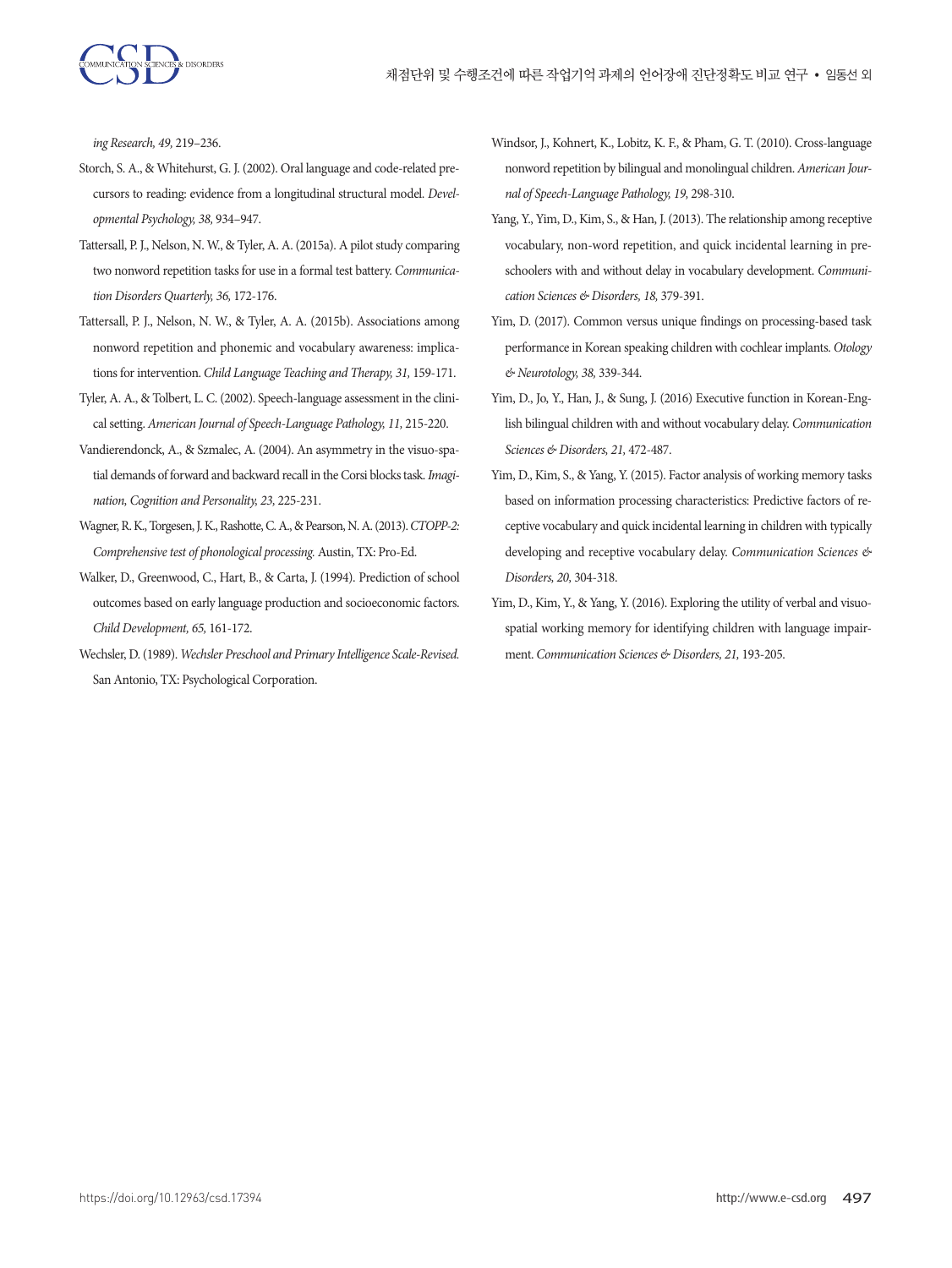

# 국문초록

채점단위 및 수행조건에 따른 작업기억 과제의 언어장애 진단정확도 비교 연구 임동선·김신영·유지원·이윤정·이상언·정하은 이화여자대학교 대학원 언어병리학과

배경 및 목적: 비단어따라말하기, 문장따라말하기, 매트릭스는 언어능력의 기저요인으로 주목 받아온 작업기억의 각 하위체계를 평가 하기 위한 과제로, 많은 선행연구들과 임상에서 사용되어 왔다. 그러나 각 과제의 채점단위 또는 수행조건이 일치되지 않아왔던 바, 본 연구에서는 각 과제별로 언어장애를 보다 정확하고 효과적으로 판별할 수 있는 방식을 재검토하고 정확한 시행방법을 제시하고자 한 다. 방법: 본 연구는 5-6세의 어휘발달지체 아동(N=40)과 일반 아동(N=40)을 대상으로 비단어따라말하기 및 문장따라말하기의 채 점단위 및 매트릭스 과제의 수행조건에 따른 진단정확도를 민감도, 특이도, 양성우도비 및 음성우도비를 통하여 분석하였다. 결과: 판 별분석 결과, 비단어따라말하기 과제는 음절 단위 채점방식에 비해 낱말 단위 채점방식이, 문장따라말하기 과제는 어절 단위 채점방식 에 비해 문장 단위 채점방식의 진단정확도가 더욱 높은 것으로 나타났다. 매트릭스 과제는 집단 간 수행력 차이와 판별분석 결과가 순 행 및 역행 조건 모두에서 유의하지 않았다. 논의 및 결론: 비단어따라말하기 과제 및 문장따라말하기 과제는 시간적 효율성이 높은 채 점방식이진단정확도도높은것으로나타나그임상적효용성을입증하였다.

핵심어: 비단어따라말하기, 문장따라말하기, 매트릭스, 진단정확도, 판별분석, 작업기억

## 참고문헌

강은희, 강대옥(2016). 학령전단순언어장애아동의비단어따라말하기와문장따라말하기수행능력특성. 특수교육재활과학연구**, 55,** 559-573. 김동일 (2011). 기초학습기능수행평가체제**:** 초기문해**.** 서울: 학지사심리검사연구소.

김애화, 김의정, 황민아, 유현실(2014). 읽기성취및읽기인지처리능력검사**(RA-RCP).**서울: 학지사.

김영태(2014). 아동언어장애의진단및치료**.**서울: 학지사.

김영태, 박소현, 이희란(2005). 학령전언어장애아동진단모델정립을위한질적연구. 언어청각장애연구**, 10,** 24-40.

김영태, 성태제, 이윤경(2003). 취학전아동의수용언어및표현언어발달척도**(PRES).**서울: 서울장애인종합복지관.

김영태, 홍경훈, 김경희, 장혜성, 이주연(2009). 수용**·**표현어휘력검사**(REVT).** 서울: 서울장애인종합복지관.

김정숙, 정승문(2011). 문장의길이와구조에따른 3-5 세아동의문장따라말하기수행력. 언어치료연구**, 20,** 19-36.

문수백, 변창진(2003). 한국카우프만아동지능검사**(K-ABC).** 서울: 학지사.

박원정, 윤사라, 한보연, 임동선(2014). 한국어문장따라말하기검사의점수체계비교연구. 언어치료연구**, 23,** 17-29.

배소영, 김미배, 윤효진, 장승민(2015). 한국어읽기검사**(KOLRA).**서울: 학지사.

안지숙, 김영태(2000). 단순언어장애아동과정상아동의구문적난이도에따른문장따라말하기: 수행력및명료도비교. 음성과학**, 7,** 249-262.

양윤희, 임동선, 김신영, 한지윤(2013). 학령 전 어휘발달지체 및 일반 아동의 비단어 따라 말하기, 빠른 우연학습(Quick Incidental Learning)과 수용 어휘와의관계. 언어청각장애연구**, 18,** 379-391.

오다연, 임동선(2013). 2-3세말늦은아동과정상아동의비단어따라말하기와문장따라말하기수행능력. 언어청각장애연구**, 18,** 277-287. 이윤경. (2006). 학령기아동언어장애진단및평가에관한질적연구: 진단및평가모형정립을위한기초연구. 언어청각장애연구**, 11,** 30-40. 이은주. (2010). 국외화용언어평가도구분석. 언어치료연구**, 19,** 109-132.

이정미, 최소영, 황민아(2014). 문장따라말하기에서나타난단순언어장애아동의조사처리능력. 언어청각장애연구**, 19,** 477-485

임동선, 김신영, 양윤희(2015). 정보처리특성에따른작업기억과제의탐색적요인분석. 언어청각장애연구**, 20,** 304-318.

임동선, 김영태, 양윤희(2016). 언어장애아동판별을위한구어및시공간적작업기억의효용성탐색. 언어청각장애연구**, 21,** 193-205.